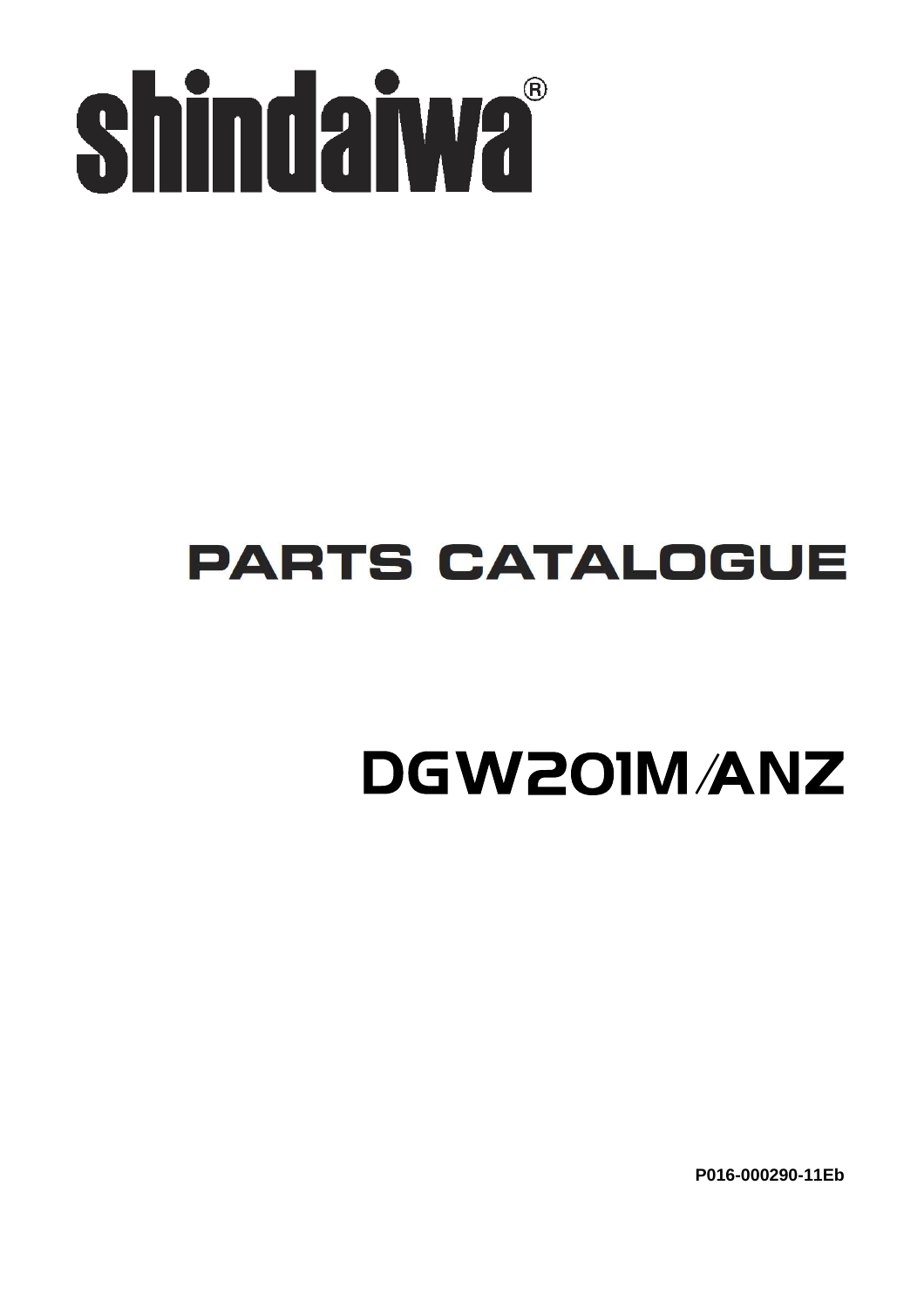DGW201M/ANZ 1 MUFFLER, FUEL TANK

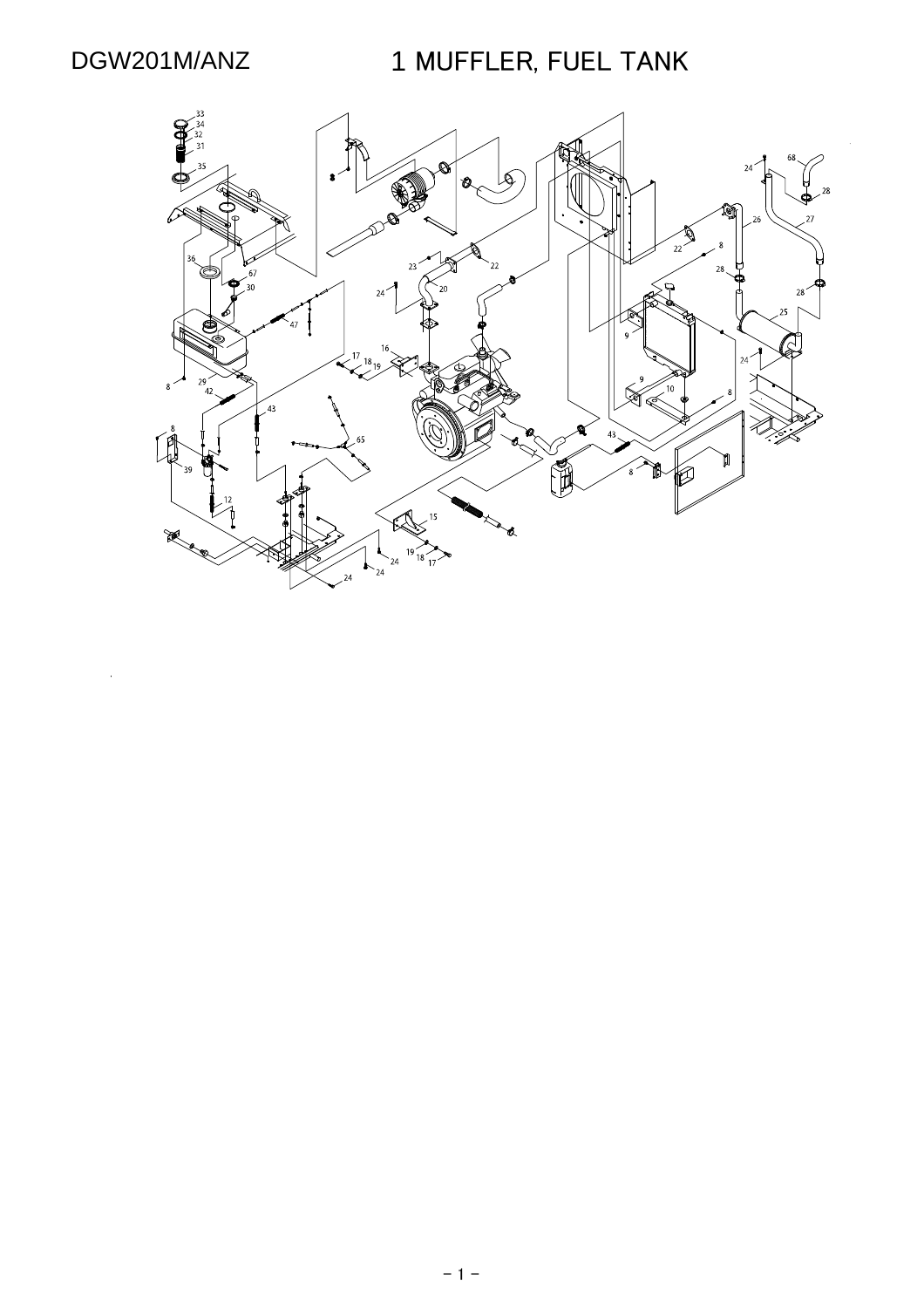|    |     | KEY LV PART NUMBE Q'TY DESCRIPTION |                |                          | <b>REMARKS</b> |
|----|-----|------------------------------------|----------------|--------------------------|----------------|
| 8  |     | V204-001090                        | 14             | <b>BOLT FT SW</b>        |                |
| 9  |     | V418-000040                        | $\overline{2}$ | <b>SPONGE</b>            |                |
| 10 |     | C519-002900                        | 1              | <b>RADIATOR STAY</b>     |                |
| 12 |     | V476-000200                        | 1              | TUBE                     |                |
| 15 |     | G121-000180                        | 1              | <b>ENGINE STAY RIGHT</b> |                |
| 16 |     | G121-000190                        | 1              | <b>ENGINE STAY LEFT</b>  |                |
| 17 |     | V206-000480                        | 8              | <b>BOLT</b>              |                |
| 18 |     | 900605-00010                       | 8              | WASHER, SPRING 10        |                |
| 19 |     | 900617-00010                       | 8              | <b>WASHER 10</b>         |                |
| 20 |     | G231-000570                        | 1              | <b>FLEXIBLE TUBE</b>     |                |
| 22 |     | V104-001740                        | $\overline{2}$ | <b>GASKET</b>            |                |
| 23 |     | V265-000290                        | 4              | <b>FLANGE NUT</b>        |                |
| 24 |     | 900147-08020                       | 15             | <b>BOLT 8*20</b>         |                |
| 25 |     | G230-000080                        | 1              | <b>MUFFLER</b>           |                |
| 26 |     | G231-000580                        | 1              | <b>INLET PIPE</b>        |                |
| 27 |     | G231-000590                        | 1              | EXHAUST PIPE             |                |
| 28 |     | V495-002080                        | 3              | <b>CLAMP</b>             |                |
| 29 |     | A350-001610                        | 1              | <b>FUEL TANK</b>         |                |
| 30 |     | G318-000030                        | 1              | <b>FUEL GAUGE</b>        |                |
| 31 |     | K329-000050                        | 1              | <b>STRAINER</b>          |                |
| 32 |     | V489-000120                        | $\mathbf{1}$   | <b>CHAIN</b>             |                |
| 33 |     | G255-000110                        | 1              | <b>TANK CAP</b>          |                |
| 34 | $+$ | V107-000140                        | 1              | <b>PACKING</b>           |                |
| 35 |     | V145-000510                        | 1              | <b>TANK BUSH</b>         |                |
| 36 |     | V540-000360                        | 1              | <b>SHEET</b>             |                |
| 39 |     | E241-000080                        | 1              | <b>STRAINER STAY</b>     |                |
| 42 |     | V476-000190                        | 1              | <b>TUBE</b>              |                |
| 43 |     | V476-000180                        | 1              | TUBE                     |                |
| 47 |     | V476-000210                        | 1              | <b>TUBE</b>              |                |
| 65 |     | M601-000080                        | $\mathbf 1$    | <b>JOINT</b>             |                |
| 67 |     | V145-000370                        | 1              | <b>WINDOW BUSH</b>       |                |
| 68 |     | G231-000710                        | 1              | <b>TAIL PIPE</b>         |                |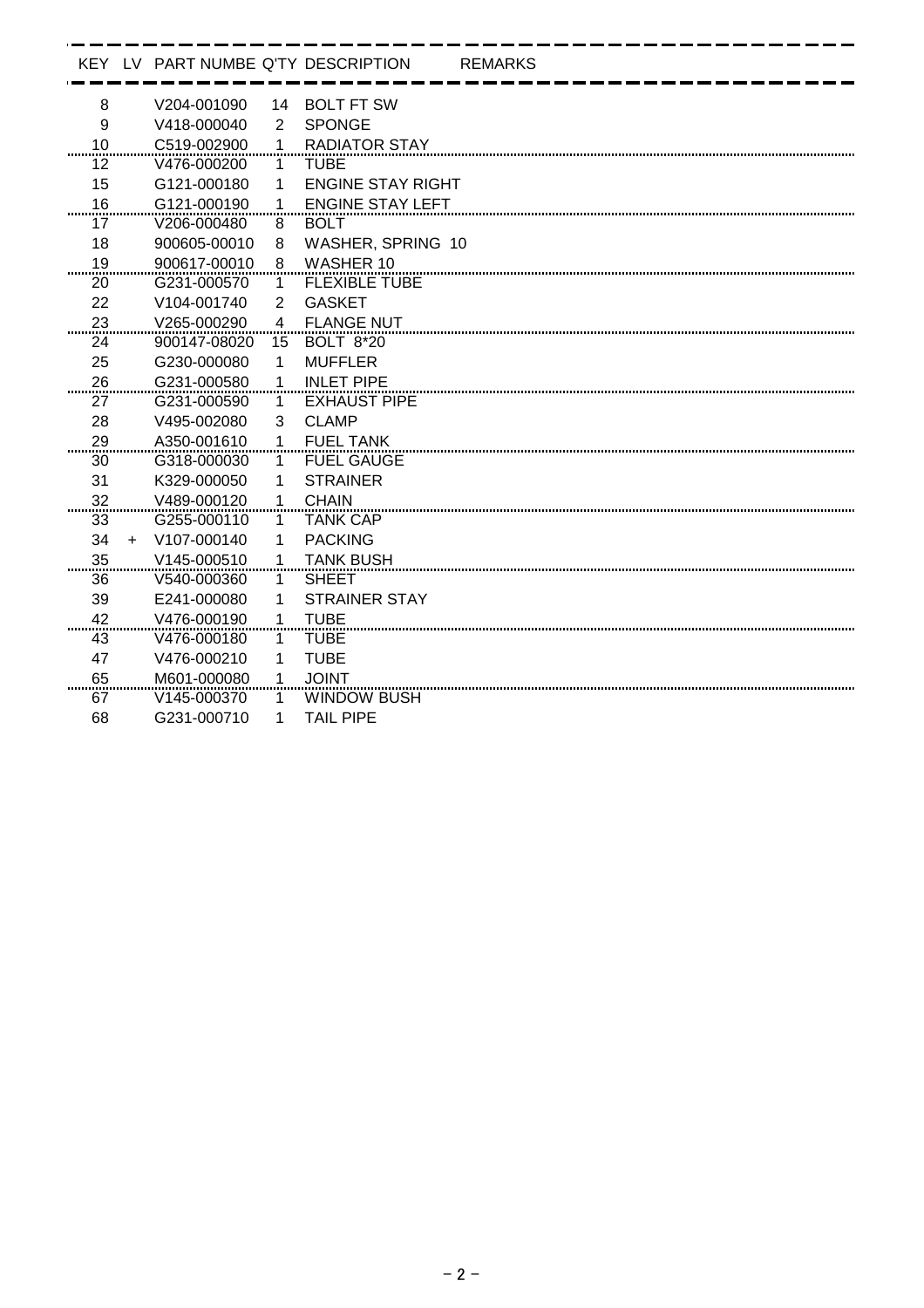DGW201M/ANZ 2 BASE, COVER

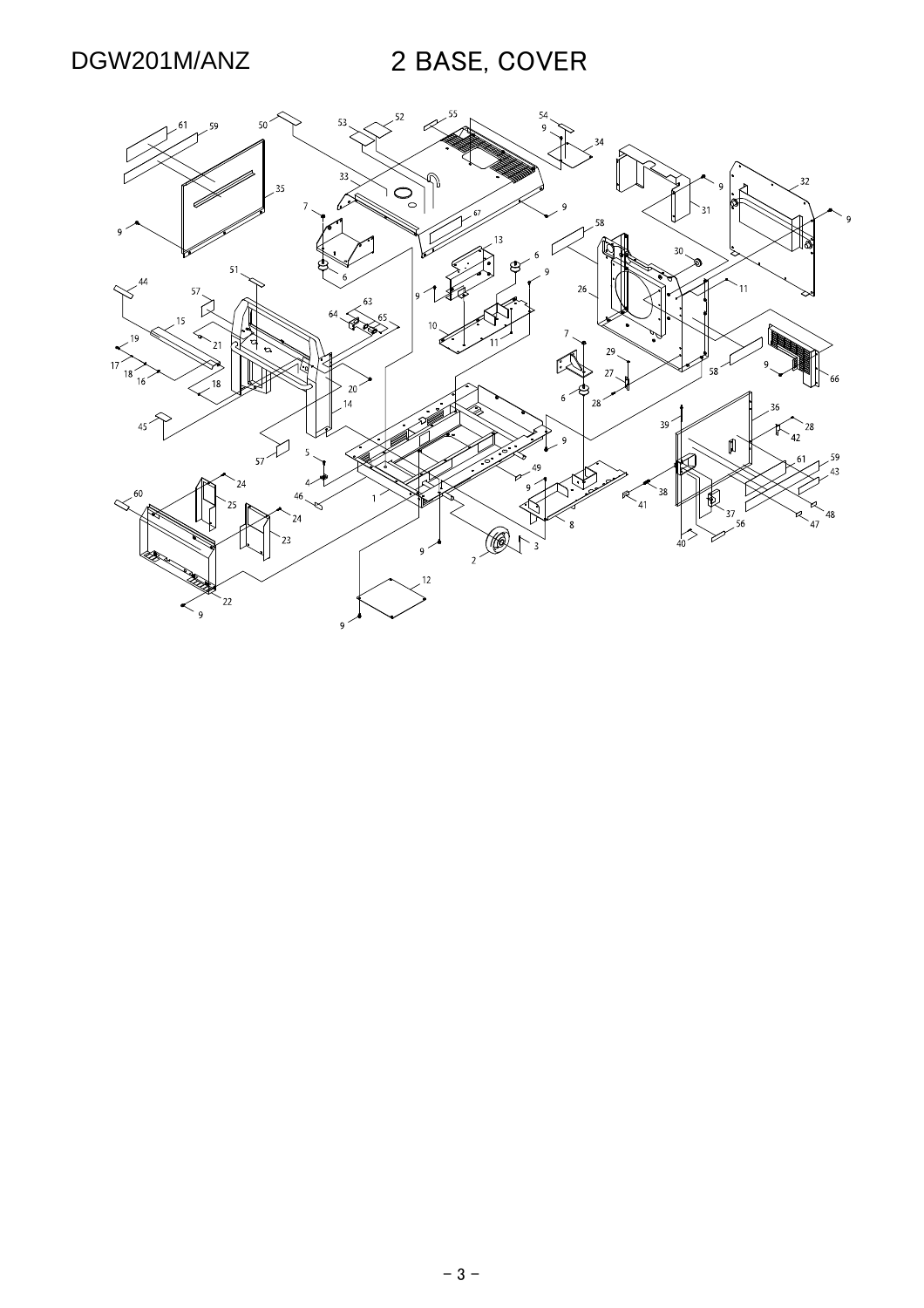|                |              |                         | KEY LV PART NUMBE Q'TY DESCRIPTION | <b>REMARKS</b> |
|----------------|--------------|-------------------------|------------------------------------|----------------|
| 1              | J405-001330  | 1                       | <b>BED</b>                         |                |
| $\overline{2}$ | C705-000230  | 4                       | <b>CASTER</b>                      |                |
| 3              | 93002-50300  | $\overline{\mathbf{4}}$ | <b>PIN</b>                         |                |
| 4              | M416-000020  | 2                       | TIE MOUNT                          |                |
| 5              | 91461-06012  | $\overline{2}$          | <b>SCREW</b>                       |                |
| 6              | V420-003130  | 4                       | AV RUBBER                          |                |
| 7              | V266-000130  | 4                       | <b>FLANGE NUT</b>                  |                |
| 8              | G122-000880  | 1                       | <b>DUCT RIGHT</b>                  |                |
| 9              | V204-001090  | 69                      | <b>BOLT FT SW</b>                  |                |
| 10             | G122-000890  | 1                       | <b>DUCT LEFT</b>                   |                |
| 11             | M416-000030  | $\overline{c}$          | <b>BAND STOPPER</b>                |                |
| 12             | J470-002420  | 1                       | OIL PAN COVER                      |                |
| 13             | J430-000740  | 1                       | BOX, CONTROL                       |                |
| 14             | J410-002170  | 1                       | <b>BONNET</b>                      |                |
| 15             | J470-005420  | 1                       | <b>COVER</b>                       |                |
| 16             | V420-003160  | 1                       | <b>BUSH RUBBER</b>                 |                |
| 17             | V375-000480  | 1                       | <b>COLLAR</b>                      |                |
| 18             | 900617-00008 | $\overline{2}$          | <b>WASHER</b>                      |                |
| 19             | 91036-06020  | 1                       | <b>BOLT SW</b>                     |                |
| 20             | V264-000220  | 1                       | <b>FLANGE NUT</b>                  |                |
| 21             | V420-003170  | 1                       | <b>RUBBER PIPE</b>                 |                |
| 22             | M465-000030  | 1                       | <b>FRONT PANEL</b>                 |                |
| 23             | G122-000900  | 1                       | <b>FRONT DUCT RIGHT</b>            |                |
| 24             | 91463-05012  | 6                       | <b>SCREW TRUSS</b>                 |                |
| 25             | G122-000910  | 1                       | <b>FRONT DUCT LEFT</b>             |                |
| 26             | J491-001540  | 1                       | <b>BONNET</b>                      |                |
| 27             | P021-037080  | $\overline{2}$          | <b>HINGE</b>                       |                |
| 28             | 91493-05014  | 8                       | <b>SCREW TAPPING</b>               |                |
| 29             | P021-037080  | $\overline{2}$          | <b>COLLAR</b>                      |                |
| 30             | V144-000450  | 1                       | <b>GROMMET</b>                     |                |
| 31             | A209-000380  | 1                       | <b>BAFFLE</b>                      |                |
| 32             | M465-000040  | 1                       | <b>REAR PANEL</b>                  |                |
| 33             | J410-002280  | 1                       | <b>TOP COVER</b>                   |                |
| <br>34         | J480-000740  | 1                       | LID, COVER                         |                |
| 35             | M465-000020  | $\mathbf{1}$            | SIDE COVER                         |                |
| 36             | M409-000050  | $\mathbf{1}$            | SIDE DOOR                          |                |
| 37             | J416-000000  | 1                       | <b>KNOB, BONNET</b>                |                |
| 38             | V450-001280  | 1                       | <b>COIL SPRING</b>                 |                |
| 39             | V623-000080  | 1                       | <b>PIN COMP</b>                    |                |
| 40             | 93003-05000  | 1                       | <b>SNAP PIN</b>                    |                |
| 41             | C390-000060  | 1                       | <b>LATCH</b>                       |                |
| 42             | P021-037080  | $\overline{2}$          | <b>HINGE</b>                       |                |
| 43             | X543-001880  | 1                       | <b>LABEL TRADE</b>                 |                |
| 44             | M704-001440  | $\mathbf{1}$            | <b>LABEL INST</b>                  |                |
| 45             | X511-000130  | $\mathbf 1$             | <b>LABEL INST</b>                  |                |
| 46             | M704-001400  | 1.                      | <b>LABEL INST</b>                  |                |
| 47             | M704-000200  | $\mathbf 1$             | <b>LABEL INST</b>                  |                |
| 48             | M704-000780  | 1                       | <b>LABEL INST</b>                  |                |
| 49             | M704-001460  | 1                       | <b>LABEL INST</b>                  |                |
| 50             | X505-004880  | 1                       | <b>LABEL CAUTION</b>               |                |
| 51             | X505-004930  | 1                       | <b>LABEL CAUTION</b>               |                |
| 52             | X505-004900  | 1                       | <b>LABEL CAUTION</b>               |                |
| 53             | X505-004910  | 1                       | <b>LABEL CAUTION</b>               |                |
| 54             | X505-004950  | 1                       | <b>LABEL CAUTION</b>               |                |
| 55             | X505-004940  | 1                       | <b>LABEL CAUTION</b>               |                |
| 56             | X505-004960  | 1                       | <b>LABEL CAUTION</b>               |                |
| 57             | X524-003140  | $\overline{c}$          | LABEL.DESIGN                       |                |
|                |              |                         |                                    |                |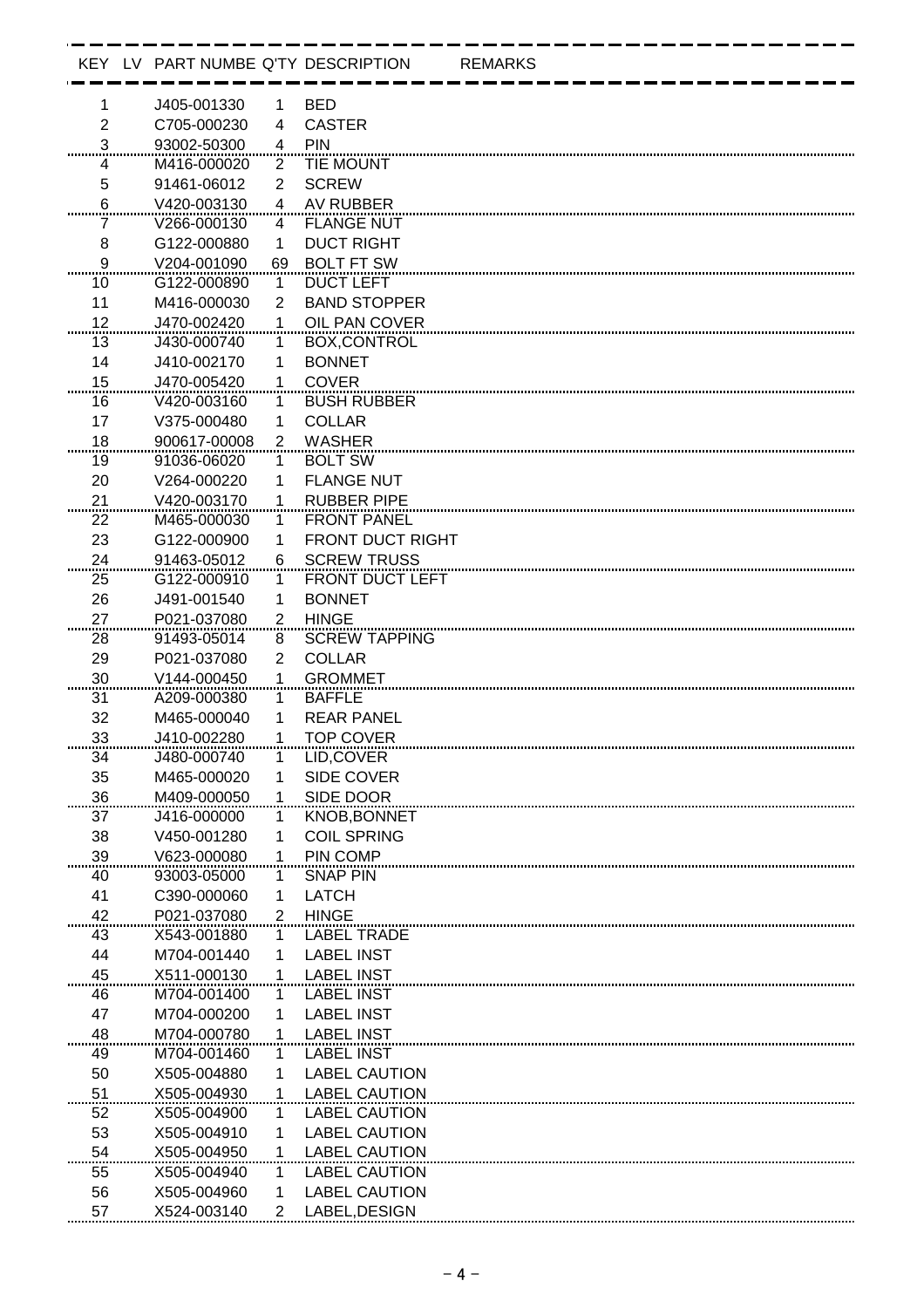DGW201M/ANZ 2 BASE, COVER

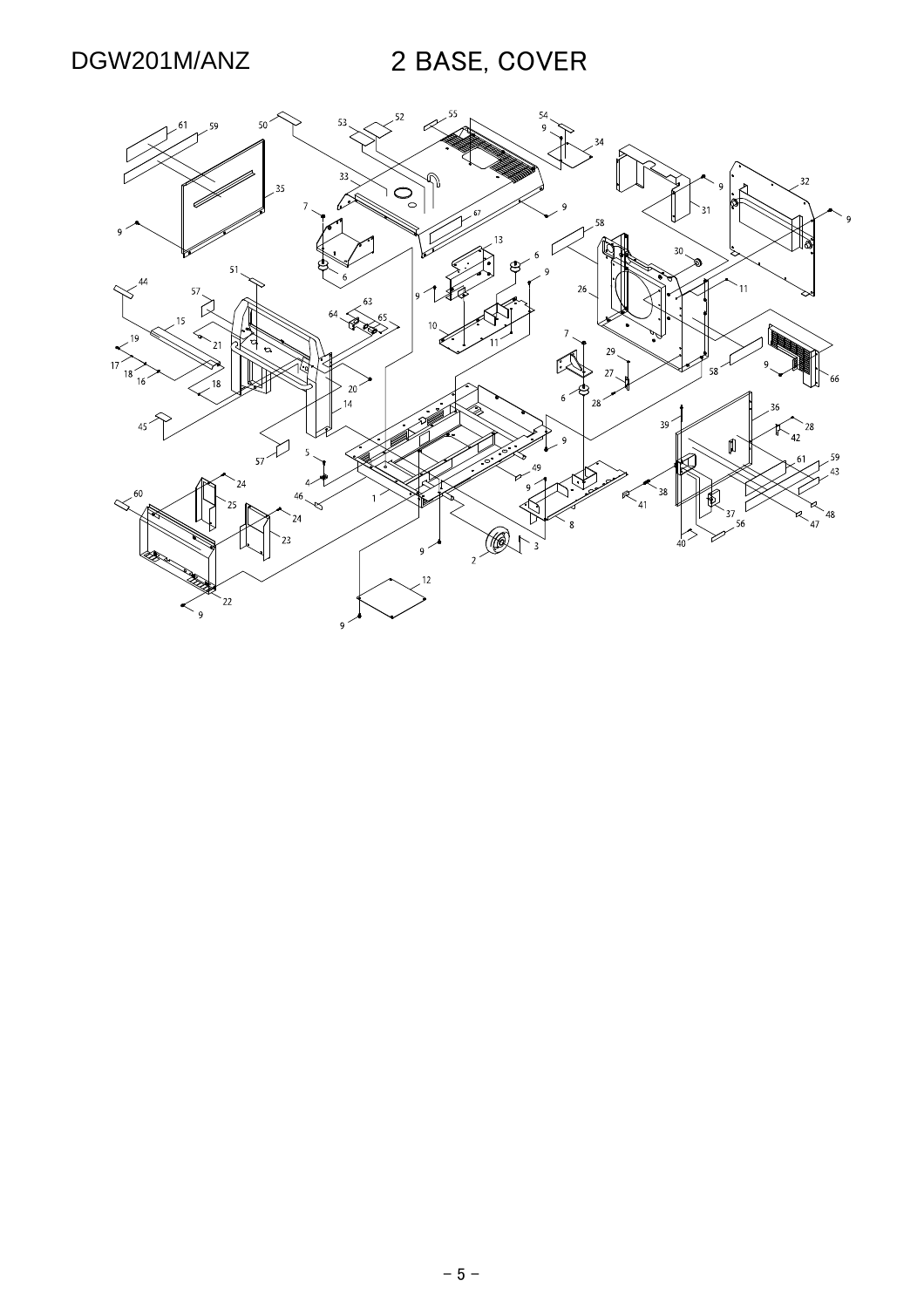| KFY - |           |             |               | LV PART NUMBE Q'TY DESCRIPTION | <b>REMARKS</b> |
|-------|-----------|-------------|---------------|--------------------------------|----------------|
|       |           |             |               |                                |                |
| 58    |           | X524-003150 | 2             | <b>LABEL DESAIN</b>            |                |
| 59    |           | X524-003160 | 2             | <b>LABEL DESAIN</b>            |                |
| 60    |           | X504-005210 |               | LABEL TRADE                    |                |
| 61    |           | X504-005220 | $\mathcal{P}$ | LABEL TRADE                    |                |
| 63    |           | G319-000060 | 1             | <b>HOUR METER</b>              |                |
| 64    | $\pm$     | C519-003030 |               | <b>METER STAY</b>              |                |
| 65    | $\ddot{}$ | 91463-03010 | 2             | <b>SCREW TRUSS</b>             |                |
| 66    |           | A172-001921 | 1             | COVER, FAN                     |                |
| 67    |           | X504-006550 | $\mathcal{P}$ | LABEL, BRAND                   |                |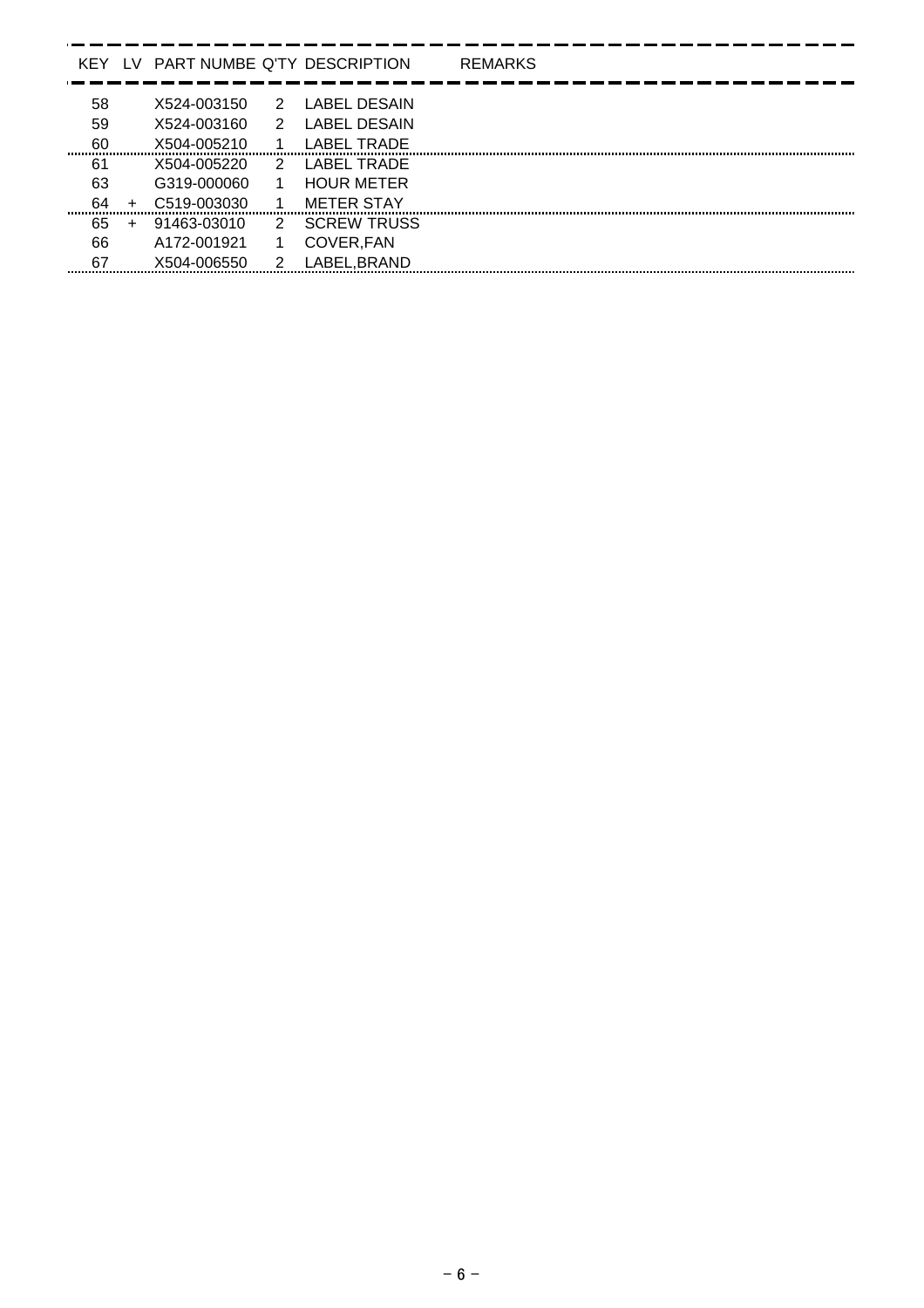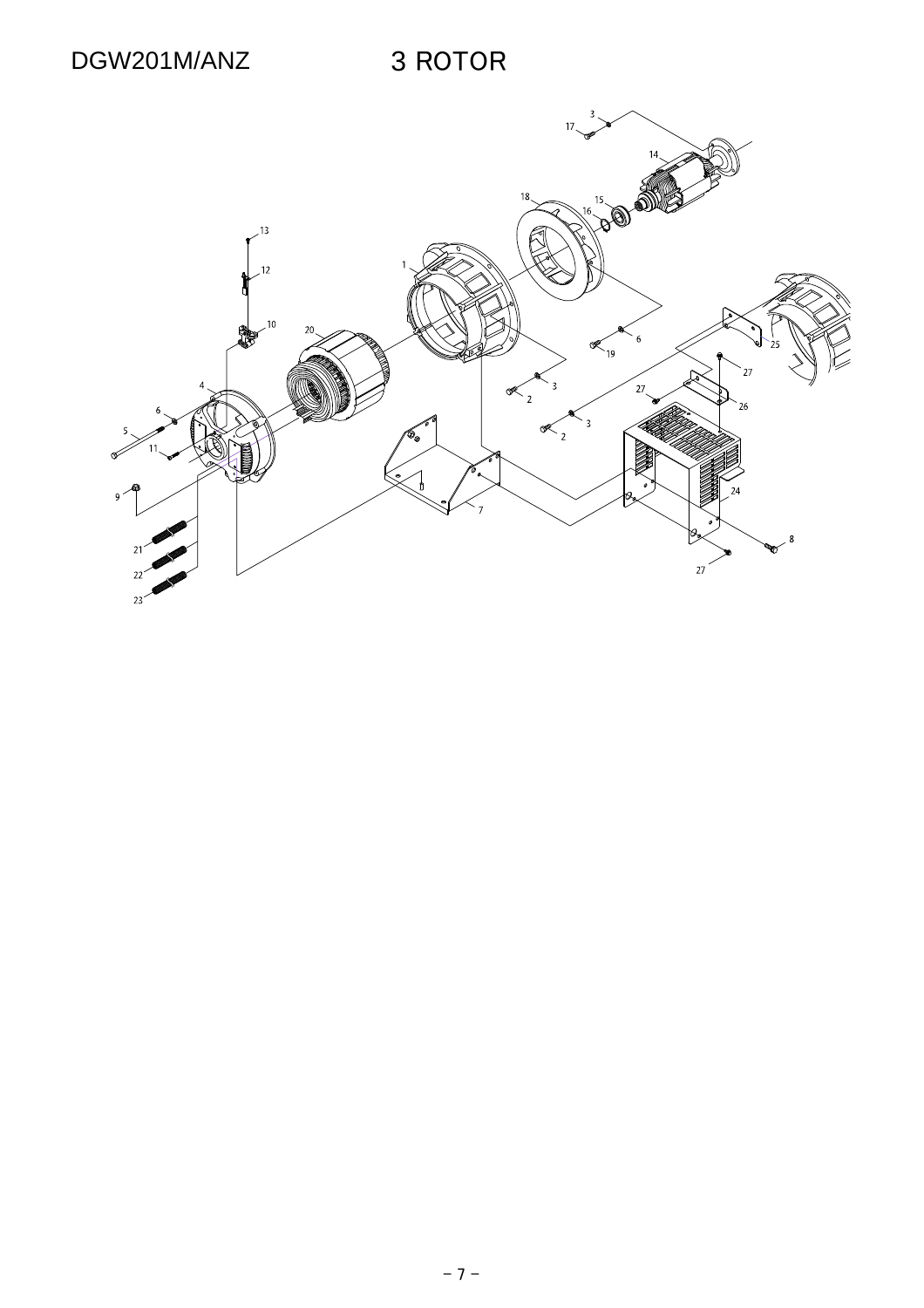|                |              |                | KEY LV PART NUMBE Q'TY DESCRIPTION | <b>REMARKS</b> |
|----------------|--------------|----------------|------------------------------------|----------------|
|                | M305-000100  | $\mathbf 1$    | <b>FRONT BRACKET</b>               |                |
| $\overline{2}$ | V206-000320  | $\overline{7}$ | <b>BOLT</b>                        |                |
| 3              | 900605-00010 | 11             | <b>WASHER, SPRING 10</b>           |                |
| 4              | M305-000110  | 1              | <b>REAR BRACKET</b>                |                |
| 5              | 900100-08160 | 4              | <b>BOLT</b>                        |                |
| 6              | 900605-00008 | 8              | <b>WASHER, SPRING 8</b>            |                |
| 7              | C519-004260  | $\mathbf 1$    | <b>STAY</b>                        |                |
| 8              | 900147-08020 | 4              | <b>BOLT 8*20</b>                   |                |
| 9<br>.         | V265-000290  | $\mathbf{1}$   | <b>FLANGE NUT</b>                  |                |
| 10             | M315-000000  | 1              | <b>BRUSH HOLDER</b>                |                |
| 11             | 91341-05030  | $\overline{2}$ | <b>SCREW SW</b>                    |                |
| 12             | X668-000130  | 2              | <b>BRUSH</b>                       |                |
| 13             | 91561-04008  | 2              | <b>SCREW SW</b>                    |                |
| 14             | M102-000210  | 1              | <b>ROTOR</b>                       |                |
| 15             | V592-000190  | 1              | <b>BEARING</b>                     |                |
| 16             | 92423-25000  | 1              | <b>SNAP RING</b>                   |                |
| 17             | V206-000480  | 4              | <b>BOLT</b>                        |                |
| 18             | A171-000080  | $\mathbf{1}$   | <b>FAN</b>                         |                |
| 19             | 91026-08020  | 4              | <b>BOLT</b>                        |                |
| 20             | M106-000520  | 1              | <b>STATOR</b>                      |                |
| 21             | V476-000230  | 3              | <b>TUBE</b>                        |                |
| 22             | V476-000240  | 1              | <b>TUBE</b>                        |                |
| 23             | V476-000250  | 2              | <b>TUBE</b>                        |                |
| 24             | A172-001930  | $\mathbf{1}$   | COVER, FAN                         |                |
| 25             | C618-000330  | 1              | STAY, COVER                        |                |
| 26             | C618-000340  | 1              | STAY, COVER                        |                |
| 27             | V204-001090  | 6              | <b>BOLT FT SW</b>                  |                |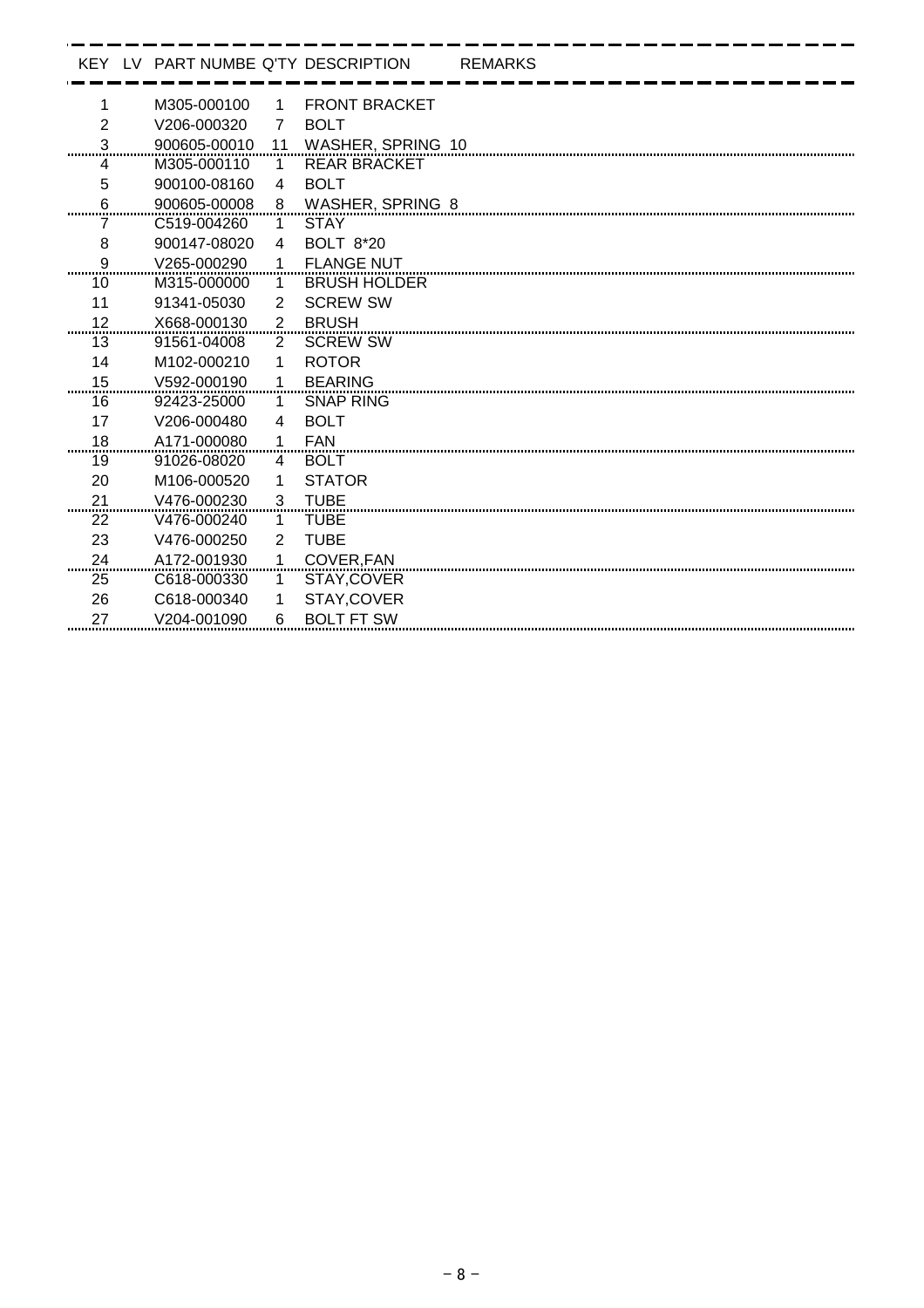#### DGW201M/ANZ 4 CONTROL PANEL

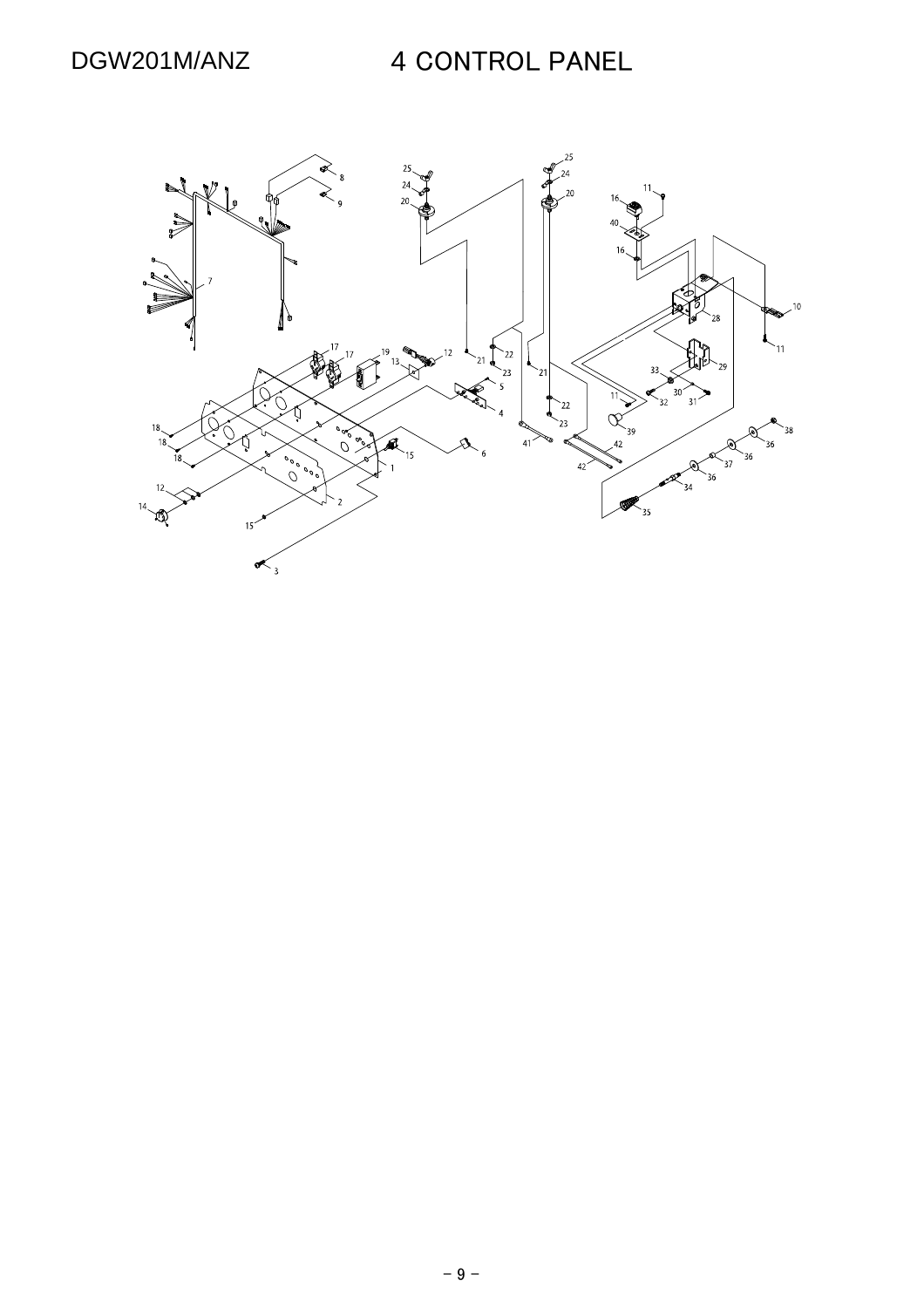|                |     |                          |                | KEY LV PART NUMBE Q'TY DESCRIPTION | <b>REMARKS</b> |
|----------------|-----|--------------------------|----------------|------------------------------------|----------------|
| 1              |     | C160-000670              | 1              | PANEL, OPERATION                   |                |
| $\overline{2}$ |     | X532-002890              | 1              | LABEL, OPERATION                   |                |
| 3              |     | 91564-06016              | 6              | <b>SCREW SW</b>                    |                |
| 4              |     | G370-000580              | 1              | <b>PRINT CIRCUIT</b>               |                |
| 5              |     | 91461-04014              | 2              | <b>SCREW</b>                       |                |
| 6              |     | M416-000040              | 1              | <b>TIE MOUNT</b>                   |                |
| 7              |     | G031-002560              | 1              | <b>WIRING HARNESS ASSY</b>         |                |
| 8              | $+$ | G350-000260              | 1              | <b>FUSE</b>                        |                |
| 9              | $+$ | G350-000230              | 1              | <b>FUSE</b>                        |                |
| 10             |     | G391-000080              | 1              | <b>FUSE STAY</b>                   |                |
| 11             |     | 91564-05010              | 5              | <b>SCREW SPW</b>                   |                |
| 12             |     | M112-000020              | $\mathbf{1}$   | <b>VOLUM COMP</b>                  |                |
| 13             |     | M702-000050              | 1              | <b>INS PAPER</b>                   |                |
| 14             |     | E145-000070              | 1              | <b>DIAL</b>                        |                |
| 15             |     | A045-000510              | $\mathbf 1$    | <b>TOGGLE SWITCH</b>               |                |
| 16             |     | G334-000840              | 1              | <b>TOGGLE SWITCH</b>               |                |
| 17             |     | C154-000240              | $\overline{2}$ | <b>PLUG SOCKET</b>                 |                |
| 18             |     | 91561-04006              | 6              | <b>SCREW SW</b>                    |                |
| 19             |     | C <sub>137</sub> -000120 | 1              | <b>CIRCUIT PROTECTOR</b>           |                |
| 20             |     | M603-000000              | $\overline{2}$ | <b>TERMINAL REST</b>               |                |
| 21             |     | 91031-05008              | 4              | <b>BOLT SW</b>                     |                |
| 22             |     | 92237-10000              | 2              | <b>SPRING WASHER</b>               |                |
| 23             |     | 900504-00010             | $\overline{2}$ | <b>NUT 10B</b>                     |                |
| 24             |     | V486-000300              | $\overline{2}$ | <b>TERMINAL</b>                    |                |
| 25             |     | 92085-10000              | 2              | <b>WING NUT</b>                    |                |
| 28             |     | C519-002940              | 1              | <b>BRACKET</b>                     |                |
| 29             |     | C453-000390              | 1              | THROTTLE LEVER                     |                |
| 30             |     | V375-000490              | 2              | <b>COLLAR</b>                      |                |
| 31             |     | 900147-05016             | $\overline{2}$ | <b>BOLT 5*16</b><br>W/SW           |                |
| $\frac{32}{5}$ |     | 91461-06040              | 1              | <b>SCREW</b>                       |                |
| 33             |     | V264-000220              | 1              | <b>FLANGE NUT</b>                  |                |
| 34             |     | C451-000050              | 1              | <b>SHAFT</b>                       |                |
| 35             |     | V450-001290              | 1              | <b>COIL SPRING</b>                 |                |
| 36             |     | C603-000290              | 3              | <b>SIDE PLATE</b>                  |                |
| 37             |     | V375-000500              | 1              | <b>COLLAR</b>                      |                |
| 38             |     | V265-000340              | 1              | <b>LOCK NUT</b>                    |                |
| 39             |     | M613-000030              | 1              | <b>GRIP</b>                        |                |
| 40             |     | A439-000590              | 1              | <b>SWITCH PLATE</b>                |                |
| 41             |     | M380-000110              | $\mathbf{1}$   | <b>LEAD WIRE</b>                   |                |
| 42             |     | M380-000120              | $\overline{2}$ | <b>LEAD WIRE</b>                   |                |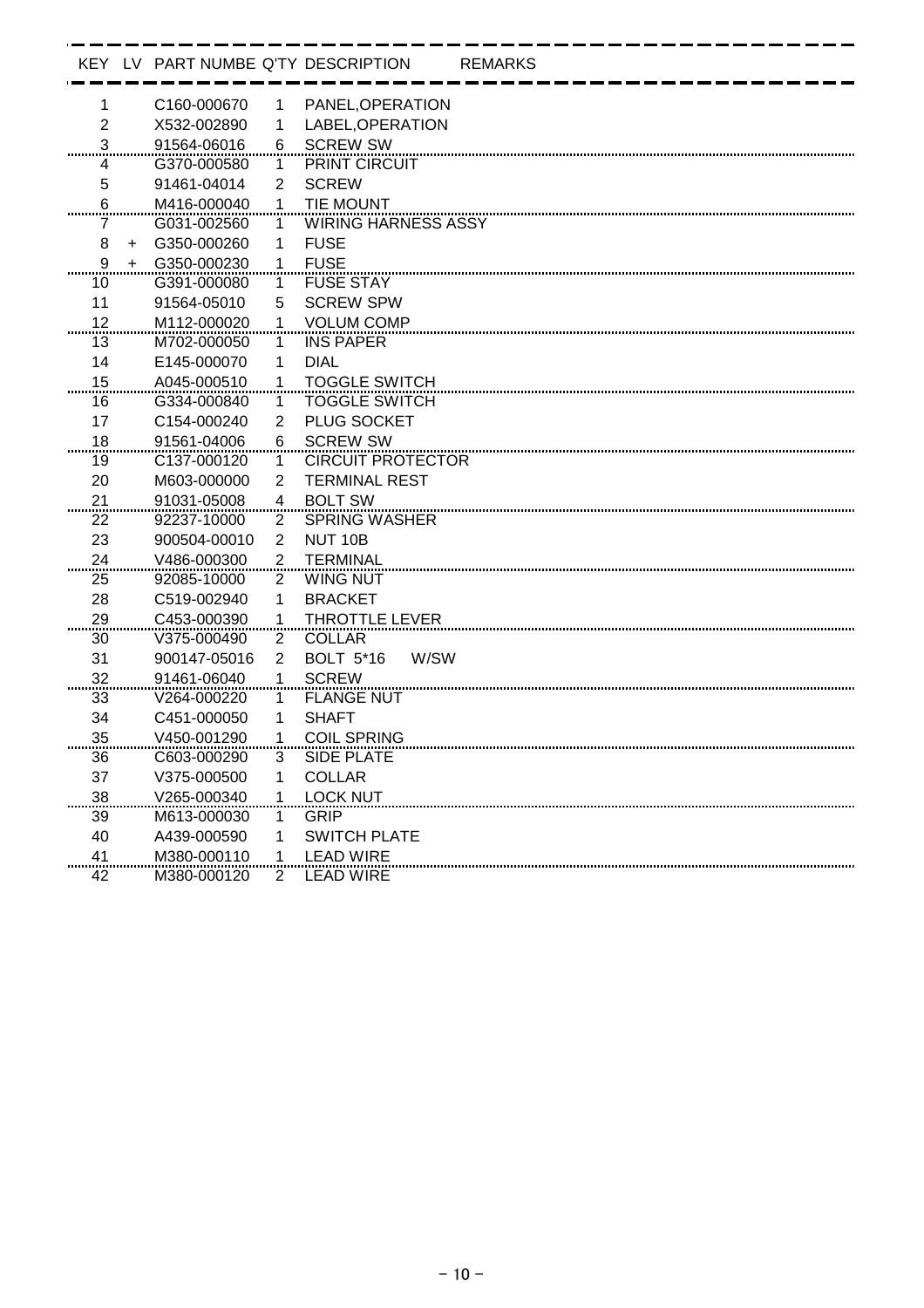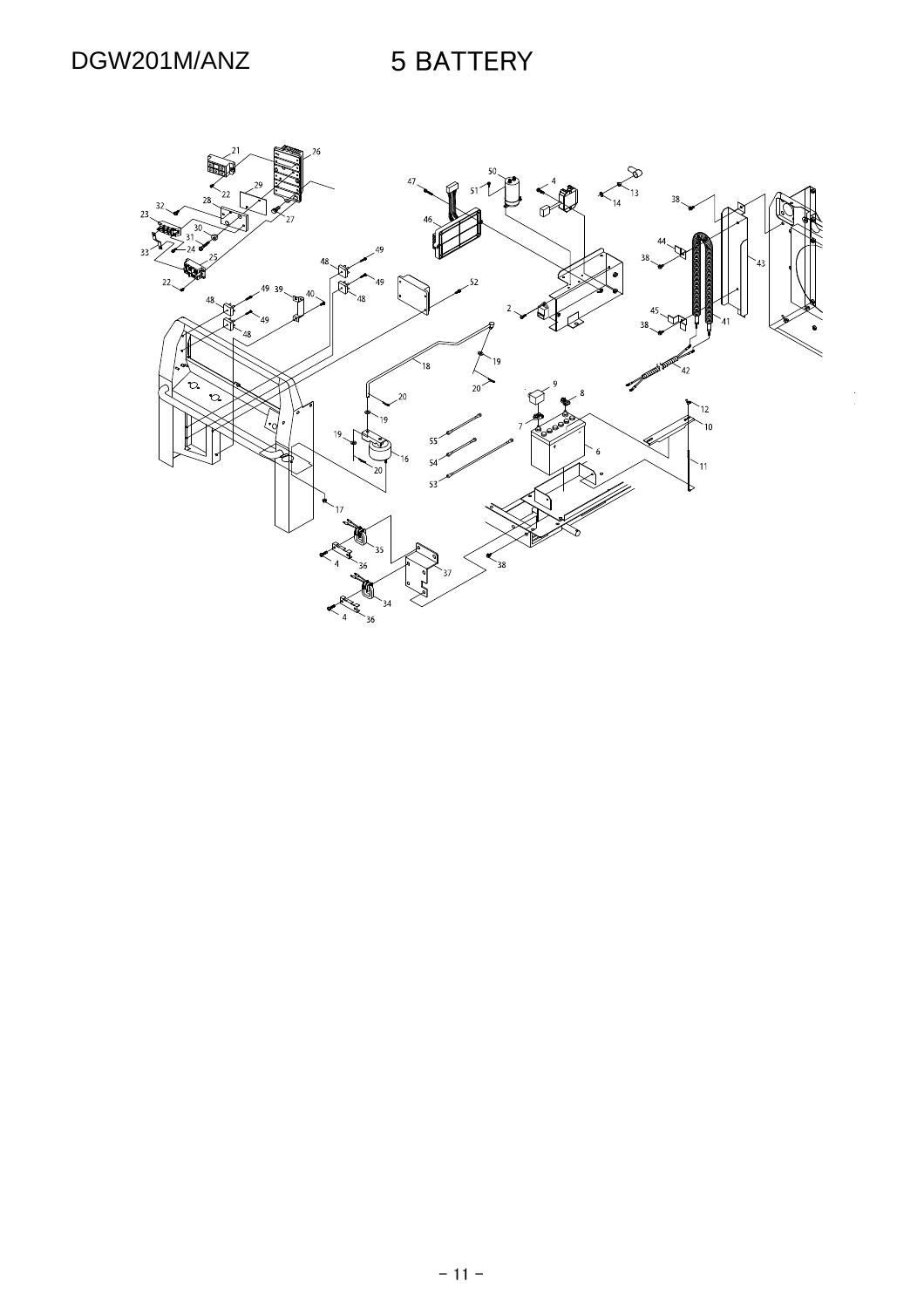|                |              |                | KEY LV PART NUMBE Q'TY DESCRIPTION | <b>REMARKS</b> |
|----------------|--------------|----------------|------------------------------------|----------------|
| $\overline{2}$ | 91564-05016  | 1              | <b>SCREW SW</b>                    |                |
| 4              | 91564-06025  | 6              | <b>SCREW SW</b>                    |                |
| 6              | V481-000270  | 1              | BATTERY 44B19L                     |                |
| 7              | G304-000020  | 1              | TERMINAL +                         |                |
| 8              | G304-000030  | 1              | <b>TERMINAL -</b>                  |                |
| 9              | G305-000050  | 1              | <b>TERMINAL CAP</b>                |                |
| 10             | G303-000160  | 1              | <b>BATTERY STAY</b>                |                |
| 11             | V240-000210  | $\overline{2}$ | <b>BOLT BATTERY</b>                |                |
| 12             | 900527-00005 | 2              | NUT, WING 5                        |                |
| 13             | 900500-00008 | 1              | NUT <sub>8</sub>                   |                |
| 14             | 900605-00008 | 1              | <b>WASHER, SPRING 8</b>            |                |
| 16             | M118-000010  | $\mathbf{1}$   | <b>SOLENOID COMP</b>               |                |
| 17             | V264-000220  | 2              | <b>FLANGE NUT</b>                  |                |
| 18             | C454-000340  | 1              | <b>ROD</b>                         |                |
| 19             | 900602-00006 | 3              | WASHER 6                           |                |
| 20             | 93003-06000  | 3              | <b>SNAP PIN</b>                    |                |
| 21             | M105-000030  | 1              | <b>RECTIFIER</b>                   |                |
| 22             | 91036-05020  | 4              | <b>BOLT SW</b>                     |                |
| 23             | M101-000010  | 1              | <b>THYRISTOR COMP</b>              |                |
| 24             | 91564-06020  | $\overline{2}$ | <b>SCREW SW</b>                    |                |
| 25             | M105-000060  | 1              | <b>RECTIFIER</b>                   |                |
| 26             | M615-000030  | 1              | <b>STACK FIN</b>                   |                |
| 27             | 900147-08020 | $\overline{2}$ | <b>BOLT 8*20</b>                   |                |
| 28             | A471-000410  | 1              | <b>STACK PLATE</b>                 |                |
| 29             | C557-000150  | 1              | <b>SHEET</b>                       |                |
| 30             | V376-001460  | $\overline{2}$ | <b>INS RING</b>                    |                |
| 31             | 91565-06030  | 2              | <b>SCREW SPW</b>                   |                |
| 32             | 91564-06014  | 1              | <b>SCREW SW</b>                    |                |
| 33             | V150-002630  | 3              | <b>BUS BAR</b>                     |                |
| 34             | M010-000000  | $\mathbf{1}$   | СT                                 |                |
| 35             | M010-000010  | 1              | CT COMP                            |                |
| 36             | V150-002640  | $\overline{2}$ | <b>CORE PLATE COMP</b>             |                |
| 37<br>         | C519-002920  | 1.             | CT STAY                            |                |
| 38             | V204-001090  | 6              | <b>BOLT FT SW</b>                  |                |
| 39             | M110-000210  | 1              | <b>RESISTOR COMP</b>               |                |
| 40             | 91564-05010  | $\overline{c}$ | <b>SCREW SPW</b>                   |                |
| 41             | M110-000090  | 1              | <b>RESISTOR</b>                    |                |
| 42             | G031-002390  | 1              | <b>WIRING HARNESS</b>              |                |
| 43             | C519-002930  | 1              | <b>RESISTOR STAY</b>               |                |
| 44             | V150-002650  | 1              | <b>RESISTOR PLATE</b>              |                |
| 45             | V150-002680  | 1              | <b>RESISTOR PLATE</b>              |                |
| 46             | G370-000570  | 1              | PRINTED CIRCUIT                    |                |
| 47             | 91564-05025  | 2              | <b>SCREW SPW</b>                   |                |
| 48             | M105-000090  | 4              | <b>RECTIFIER</b>                   |                |
| 49             | 91564-04020  | 4              | <b>SCREW SPW</b>                   |                |
| 50             | A403-000150  | 1              | CONDENSER                          |                |
| 51             | 91564-04010  | $\overline{2}$ | <b>SCREW SPW</b>                   |                |
| 52             | 91564-05020  | 4              | <b>SCREW SW</b>                    |                |
| 53             | M380-000080  | 1              | <b>LEAD WIRE</b>                   |                |
| 54             | M380-000090  | 1              | <b>LEAD WIRE</b>                   |                |
| 55             | M380-000100  | $\mathbf 1$    | <b>LEAD WIRE</b>                   |                |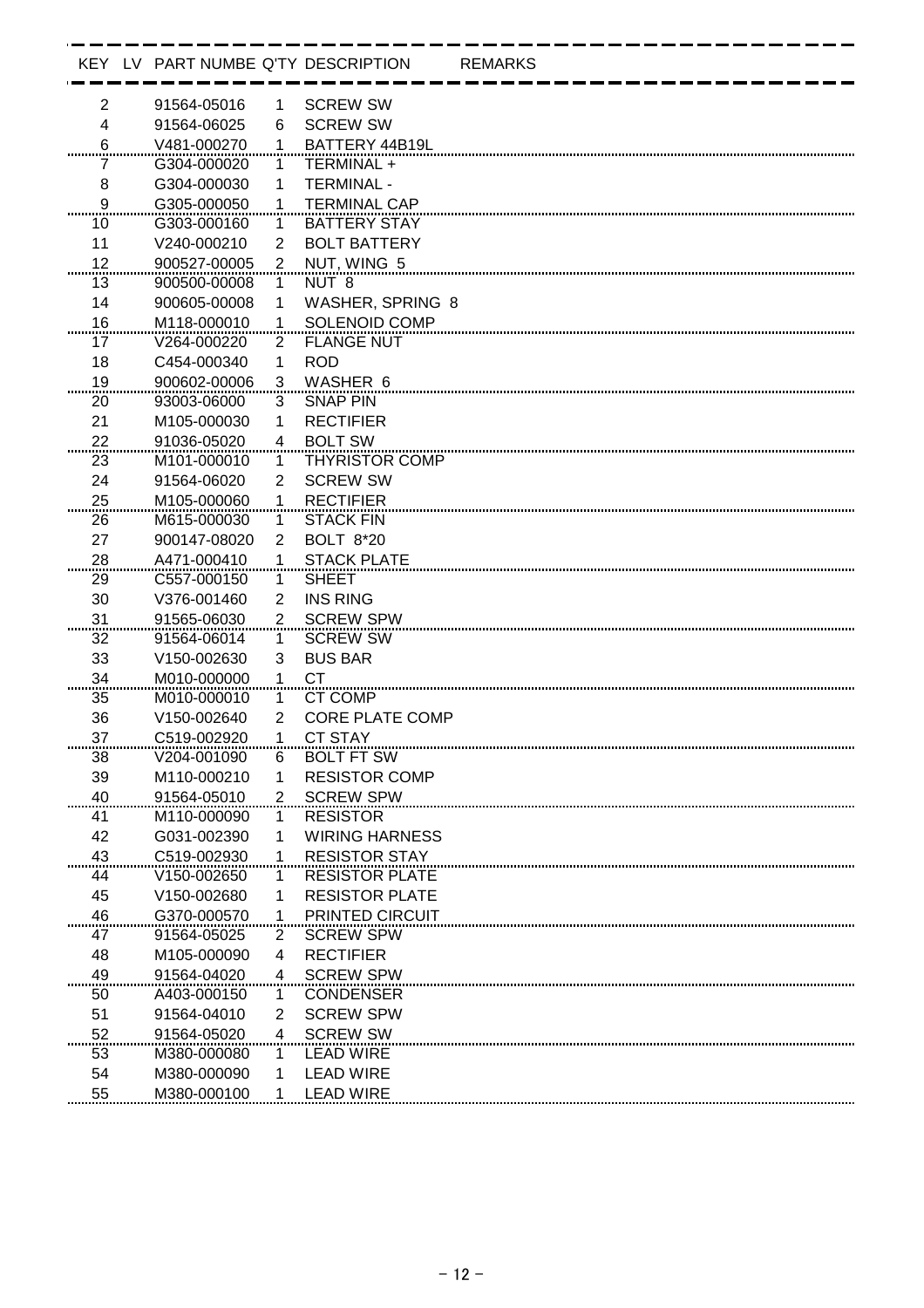**Index**

| G370-000570<br>900100-08160<br>$3 - 5$<br>A172-001930<br>$3 - 24$<br>$5 - 46$<br>$4 - 31$<br>A209-000380<br>$2 - 31$<br>G370-000580<br>900147-05016<br>$4 - 4$<br>24<br>A350-001610<br>-29<br>G391-000080<br>900147-08020<br>$\mathbf{1}$<br>$\mathbf{1}$<br>4 -<br>10<br>$\blacksquare$<br>$\sim$<br>$-8$<br>$-50$<br>J405-001330<br>$2 -$<br>900147-08020<br>3<br>A403-000150<br>5<br>$\overline{1}$<br>900147-08020<br>$5 - 27$<br>A439-000590<br>40<br>J410-002170<br>$2 -$<br>4<br>14<br>$\blacksquare$<br>J410-002280<br>$2 -$<br>33<br>900500-00008<br>5<br>$-13$<br>A471-000410<br>5<br>28<br>$\overline{\phantom{a}}$<br>C137-000120<br>19<br>J416-000000<br>37<br>900504-00010<br>$\overline{4}$<br>$-23$<br>4<br>$2 -$<br>$\overline{\phantom{a}}$<br>C154-000240<br>J430-000740<br>13<br>900527-00005<br>$-12$<br>$\overline{4}$<br>17<br>$2 -$<br>5<br>$\overline{\phantom{a}}$<br>C160-000670<br>J470-002420<br>900602-00006<br>5<br>19<br>4<br>$\mathbf{1}$<br>$\overline{2}$<br>12<br>$\sim$<br>$\overline{\phantom{a}}$<br>$\blacksquare$<br>C390-000060<br>15<br>900605-00008<br>3<br>6<br>$\overline{2}$<br>41<br>J470-005420<br>$\overline{2}$<br>$\overline{\phantom{a}}$<br>$\overline{\phantom{a}}$<br>$\overline{\phantom{a}}$<br>900605-00008<br>C451-000050<br>34<br>J480-000740<br>$\overline{2}$<br>34<br>5<br>14<br>4<br>$\blacksquare$<br>$\blacksquare$<br>$\blacksquare$<br>900605-00010<br>18<br>C453-000390<br>29<br>J491-001540<br>$2 -$<br>26<br>1<br>4<br>$\blacksquare$<br>$\overline{\phantom{a}}$<br>C454-000340<br>31<br>900605-00010<br>3<br>3<br>5<br>18<br>K329-000050<br>$\mathbf{1}$<br>$\blacksquare$<br>$\sim$<br>$\blacksquare$<br>900617-00008<br>C519-002900<br>M010-000000<br>$\overline{2}$<br>18<br>$\mathbf{1}$<br>10<br>5<br>34<br>$\sim$<br>$\overline{\phantom{a}}$<br>$\blacksquare$<br>C519-002920<br>37<br>M010-000010<br>900617-00010<br>19<br>5<br>5<br>35<br>1<br>$\blacksquare$<br>$\blacksquare$<br>$\overline{\phantom{a}}$<br>C519-002930<br>M101-000010<br>91026-08020<br>3<br>19<br>5<br>$-43$<br>5<br>23<br>$\overline{\phantom{a}}$<br>$\blacksquare$<br>C519-002940<br>28<br>91031-05008<br>21<br>4 -<br>M102-000210<br>$3 -$<br>14<br>4 -<br>91036-05020<br>22<br>C519-003030<br>64<br>M105-000030<br>5<br>$\overline{2}$<br>5<br>21<br>$\overline{\phantom{a}}$<br>$\overline{\phantom{a}}$<br>$\sim$<br>C519-004260<br>3<br>M105-000060<br>91036-06020<br>$2 - 19$<br>$\overline{7}$<br>5<br>25<br>$\blacksquare$<br>$\overline{\phantom{a}}$<br>M105-000090<br>91341-05030<br>3<br>$-11$<br>C557-000150<br>5<br>-29<br>5<br>48<br>$\overline{\phantom{a}}$<br>$\blacksquare$<br>C603-000290<br>36<br>M106-000520<br>$3 -$<br>91461-04014<br>$\overline{4}$<br>20<br>4 -<br>-5<br>$\blacksquare$<br>C618-000330<br>25<br>M110-000090<br>91461-06012<br>$\overline{2}$<br>5<br>3<br>5<br>41<br>$\blacksquare$<br>$\blacksquare$<br>$\overline{\phantom{a}}$<br>C618-000340<br>3<br>26<br>M110-000210<br>91461-06040<br>32<br>5<br>39<br>4<br>$\overline{\phantom{a}}$<br>$\overline{\phantom{a}}$<br>$\sim$<br>C705-000230<br>$\overline{2}$<br>M112-000020<br>12<br>91463-03010<br>$2 - 65$<br>$\overline{2}$<br>4 -<br>$\blacksquare$<br>M118-000010<br>91463-05012<br>$2 - 24$<br>E145-000070<br>$4 - 14$<br>5<br>16<br>$\overline{\phantom{a}}$<br>$2 - 28$<br>E241-000080<br>M305-000100<br>3<br>91493-05014<br>1<br>$-39$<br>$\overline{1}$<br>$\blacksquare$<br>M305-000110<br>$3 - 4$<br>91561-04006<br>$4 - 18$<br>G031-002390<br>5<br>$-42$<br>3<br>$-13$<br>$\overline{7}$<br>3<br>91561-04008<br>G031-002560<br>4<br>M315-000000<br>10<br>$\blacksquare$<br>$\overline{\phantom{a}}$<br>$5 -$<br>51<br>G121-000180<br>M380-000080<br>$5 - 53$<br>91564-04010<br>$\mathbf 1$<br>$-15$<br>G121-000190<br>M380-000090<br>91564-04020<br>$5 - 49$<br>$1 - 16$<br>$5 - 54$<br>91564-05010<br>G122-000880<br>$2 - 8$<br>M380-000100<br>$5 - 55$<br>$4 - 11$<br>G122-000890<br>$2 - 10$<br>M380-000110<br>$4 - 41$<br>91564-05010<br>$5 - 40$<br>91564-05016<br>$5 - 2$<br>G122-000900<br>$2 - 23$<br>M380-000120<br>$4 - 42$<br>91564-05020<br>G122-000910<br>$2 - 25$<br>M409-000050<br>$2 - 36$<br>$5 - 52$<br>G230-000080<br>$1 - 25$<br>M416-000020<br>$2 - 4$<br>91564-05025<br>$5 - 47$<br>91564-06014<br>G231-000570<br>$1 - 20$<br>M416-000030<br>$2 - 11$<br>$5 - 32$<br>M416-000040<br>91564-06016<br>$4 - 3$<br>G231-000580<br>$1 - 26$<br>$4 - 6$<br>G231-000590<br>$-27$<br>M465-000020<br>91564-06020<br>$5 - 24$<br>1.<br>$2 - 35$<br>91564-06025<br>G231-000710<br>M465-000030<br>$5 - 4$<br>$\mathbf 1$<br>$-68$<br>$2 - 22$<br>91565-06030<br>$5 - 31$<br>G255-000110<br>$-33$<br>M465-000040<br>$2 - 32$<br>$\mathbf 1$<br>92085-10000<br>G303-000160<br>$5 - 10$<br>M601-000080<br>$4 - 25$<br>$1 - 65$<br>92237-10000<br>G304-000020<br>$5 - 7$<br>M603-000000<br>$4 - 22$<br>4 -<br>20<br>G304-000030<br>92423-25000<br>5<br>M613-000030<br>39<br>$3 - 16$<br>- 8<br>4 -<br>G305-000050<br>$5 - 9$<br>M615-000030<br>93002-50300<br>$2 - 3$<br>$5 - 26$ | Patrs Number Key No. | Patrs Number Key No. | <b>Patrs Number</b> | Key No. |
|----------------------------------------------------------------------------------------------------------------------------------------------------------------------------------------------------------------------------------------------------------------------------------------------------------------------------------------------------------------------------------------------------------------------------------------------------------------------------------------------------------------------------------------------------------------------------------------------------------------------------------------------------------------------------------------------------------------------------------------------------------------------------------------------------------------------------------------------------------------------------------------------------------------------------------------------------------------------------------------------------------------------------------------------------------------------------------------------------------------------------------------------------------------------------------------------------------------------------------------------------------------------------------------------------------------------------------------------------------------------------------------------------------------------------------------------------------------------------------------------------------------------------------------------------------------------------------------------------------------------------------------------------------------------------------------------------------------------------------------------------------------------------------------------------------------------------------------------------------------------------------------------------------------------------------------------------------------------------------------------------------------------------------------------------------------------------------------------------------------------------------------------------------------------------------------------------------------------------------------------------------------------------------------------------------------------------------------------------------------------------------------------------------------------------------------------------------------------------------------------------------------------------------------------------------------------------------------------------------------------------------------------------------------------------------------------------------------------------------------------------------------------------------------------------------------------------------------------------------------------------------------------------------------------------------------------------------------------------------------------------------------------------------------------------------------------------------------------------------------------------------------------------------------------------------------------------------------------------------------------------------------------------------------------------------------------------------------------------------------------------------------------------------------------------------------------------------------------------------------------------------------------------------------------------------------------------------------------------------------------------------------------------------------------------------------------------------------------------------------------------------------------------------------------------------------------------------------------------------------------------------------------------------------------------------------------------------------------------------------------------------------------------------------------------------------------------------------------------------------------------------------------------------------------------------------------------------------------------------------------------------------------------------------------------------------------------------------------------------------------------------------------------------------------------------------------------------------------------------------------------------------------------------------------------------------------------------------------------------------------------------------------------------------------------------------------------------------------------------------------------------------------------------------------------------------------------------------------------------------------------------------------------------------------------------------------------------------------------------------------------------------------------------------------------------------|----------------------|----------------------|---------------------|---------|
|                                                                                                                                                                                                                                                                                                                                                                                                                                                                                                                                                                                                                                                                                                                                                                                                                                                                                                                                                                                                                                                                                                                                                                                                                                                                                                                                                                                                                                                                                                                                                                                                                                                                                                                                                                                                                                                                                                                                                                                                                                                                                                                                                                                                                                                                                                                                                                                                                                                                                                                                                                                                                                                                                                                                                                                                                                                                                                                                                                                                                                                                                                                                                                                                                                                                                                                                                                                                                                                                                                                                                                                                                                                                                                                                                                                                                                                                                                                                                                                                                                                                                                                                                                                                                                                                                                                                                                                                                                                                                                                                                                                                                                                                                                                                                                                                                                                                                                                                                                                                                                                                |                      |                      |                     |         |
|                                                                                                                                                                                                                                                                                                                                                                                                                                                                                                                                                                                                                                                                                                                                                                                                                                                                                                                                                                                                                                                                                                                                                                                                                                                                                                                                                                                                                                                                                                                                                                                                                                                                                                                                                                                                                                                                                                                                                                                                                                                                                                                                                                                                                                                                                                                                                                                                                                                                                                                                                                                                                                                                                                                                                                                                                                                                                                                                                                                                                                                                                                                                                                                                                                                                                                                                                                                                                                                                                                                                                                                                                                                                                                                                                                                                                                                                                                                                                                                                                                                                                                                                                                                                                                                                                                                                                                                                                                                                                                                                                                                                                                                                                                                                                                                                                                                                                                                                                                                                                                                                |                      |                      |                     |         |
|                                                                                                                                                                                                                                                                                                                                                                                                                                                                                                                                                                                                                                                                                                                                                                                                                                                                                                                                                                                                                                                                                                                                                                                                                                                                                                                                                                                                                                                                                                                                                                                                                                                                                                                                                                                                                                                                                                                                                                                                                                                                                                                                                                                                                                                                                                                                                                                                                                                                                                                                                                                                                                                                                                                                                                                                                                                                                                                                                                                                                                                                                                                                                                                                                                                                                                                                                                                                                                                                                                                                                                                                                                                                                                                                                                                                                                                                                                                                                                                                                                                                                                                                                                                                                                                                                                                                                                                                                                                                                                                                                                                                                                                                                                                                                                                                                                                                                                                                                                                                                                                                |                      |                      |                     |         |
|                                                                                                                                                                                                                                                                                                                                                                                                                                                                                                                                                                                                                                                                                                                                                                                                                                                                                                                                                                                                                                                                                                                                                                                                                                                                                                                                                                                                                                                                                                                                                                                                                                                                                                                                                                                                                                                                                                                                                                                                                                                                                                                                                                                                                                                                                                                                                                                                                                                                                                                                                                                                                                                                                                                                                                                                                                                                                                                                                                                                                                                                                                                                                                                                                                                                                                                                                                                                                                                                                                                                                                                                                                                                                                                                                                                                                                                                                                                                                                                                                                                                                                                                                                                                                                                                                                                                                                                                                                                                                                                                                                                                                                                                                                                                                                                                                                                                                                                                                                                                                                                                |                      |                      |                     |         |
|                                                                                                                                                                                                                                                                                                                                                                                                                                                                                                                                                                                                                                                                                                                                                                                                                                                                                                                                                                                                                                                                                                                                                                                                                                                                                                                                                                                                                                                                                                                                                                                                                                                                                                                                                                                                                                                                                                                                                                                                                                                                                                                                                                                                                                                                                                                                                                                                                                                                                                                                                                                                                                                                                                                                                                                                                                                                                                                                                                                                                                                                                                                                                                                                                                                                                                                                                                                                                                                                                                                                                                                                                                                                                                                                                                                                                                                                                                                                                                                                                                                                                                                                                                                                                                                                                                                                                                                                                                                                                                                                                                                                                                                                                                                                                                                                                                                                                                                                                                                                                                                                |                      |                      |                     |         |
|                                                                                                                                                                                                                                                                                                                                                                                                                                                                                                                                                                                                                                                                                                                                                                                                                                                                                                                                                                                                                                                                                                                                                                                                                                                                                                                                                                                                                                                                                                                                                                                                                                                                                                                                                                                                                                                                                                                                                                                                                                                                                                                                                                                                                                                                                                                                                                                                                                                                                                                                                                                                                                                                                                                                                                                                                                                                                                                                                                                                                                                                                                                                                                                                                                                                                                                                                                                                                                                                                                                                                                                                                                                                                                                                                                                                                                                                                                                                                                                                                                                                                                                                                                                                                                                                                                                                                                                                                                                                                                                                                                                                                                                                                                                                                                                                                                                                                                                                                                                                                                                                |                      |                      |                     |         |
|                                                                                                                                                                                                                                                                                                                                                                                                                                                                                                                                                                                                                                                                                                                                                                                                                                                                                                                                                                                                                                                                                                                                                                                                                                                                                                                                                                                                                                                                                                                                                                                                                                                                                                                                                                                                                                                                                                                                                                                                                                                                                                                                                                                                                                                                                                                                                                                                                                                                                                                                                                                                                                                                                                                                                                                                                                                                                                                                                                                                                                                                                                                                                                                                                                                                                                                                                                                                                                                                                                                                                                                                                                                                                                                                                                                                                                                                                                                                                                                                                                                                                                                                                                                                                                                                                                                                                                                                                                                                                                                                                                                                                                                                                                                                                                                                                                                                                                                                                                                                                                                                |                      |                      |                     |         |
|                                                                                                                                                                                                                                                                                                                                                                                                                                                                                                                                                                                                                                                                                                                                                                                                                                                                                                                                                                                                                                                                                                                                                                                                                                                                                                                                                                                                                                                                                                                                                                                                                                                                                                                                                                                                                                                                                                                                                                                                                                                                                                                                                                                                                                                                                                                                                                                                                                                                                                                                                                                                                                                                                                                                                                                                                                                                                                                                                                                                                                                                                                                                                                                                                                                                                                                                                                                                                                                                                                                                                                                                                                                                                                                                                                                                                                                                                                                                                                                                                                                                                                                                                                                                                                                                                                                                                                                                                                                                                                                                                                                                                                                                                                                                                                                                                                                                                                                                                                                                                                                                |                      |                      |                     |         |
|                                                                                                                                                                                                                                                                                                                                                                                                                                                                                                                                                                                                                                                                                                                                                                                                                                                                                                                                                                                                                                                                                                                                                                                                                                                                                                                                                                                                                                                                                                                                                                                                                                                                                                                                                                                                                                                                                                                                                                                                                                                                                                                                                                                                                                                                                                                                                                                                                                                                                                                                                                                                                                                                                                                                                                                                                                                                                                                                                                                                                                                                                                                                                                                                                                                                                                                                                                                                                                                                                                                                                                                                                                                                                                                                                                                                                                                                                                                                                                                                                                                                                                                                                                                                                                                                                                                                                                                                                                                                                                                                                                                                                                                                                                                                                                                                                                                                                                                                                                                                                                                                |                      |                      |                     |         |
|                                                                                                                                                                                                                                                                                                                                                                                                                                                                                                                                                                                                                                                                                                                                                                                                                                                                                                                                                                                                                                                                                                                                                                                                                                                                                                                                                                                                                                                                                                                                                                                                                                                                                                                                                                                                                                                                                                                                                                                                                                                                                                                                                                                                                                                                                                                                                                                                                                                                                                                                                                                                                                                                                                                                                                                                                                                                                                                                                                                                                                                                                                                                                                                                                                                                                                                                                                                                                                                                                                                                                                                                                                                                                                                                                                                                                                                                                                                                                                                                                                                                                                                                                                                                                                                                                                                                                                                                                                                                                                                                                                                                                                                                                                                                                                                                                                                                                                                                                                                                                                                                |                      |                      |                     |         |
|                                                                                                                                                                                                                                                                                                                                                                                                                                                                                                                                                                                                                                                                                                                                                                                                                                                                                                                                                                                                                                                                                                                                                                                                                                                                                                                                                                                                                                                                                                                                                                                                                                                                                                                                                                                                                                                                                                                                                                                                                                                                                                                                                                                                                                                                                                                                                                                                                                                                                                                                                                                                                                                                                                                                                                                                                                                                                                                                                                                                                                                                                                                                                                                                                                                                                                                                                                                                                                                                                                                                                                                                                                                                                                                                                                                                                                                                                                                                                                                                                                                                                                                                                                                                                                                                                                                                                                                                                                                                                                                                                                                                                                                                                                                                                                                                                                                                                                                                                                                                                                                                |                      |                      |                     |         |
|                                                                                                                                                                                                                                                                                                                                                                                                                                                                                                                                                                                                                                                                                                                                                                                                                                                                                                                                                                                                                                                                                                                                                                                                                                                                                                                                                                                                                                                                                                                                                                                                                                                                                                                                                                                                                                                                                                                                                                                                                                                                                                                                                                                                                                                                                                                                                                                                                                                                                                                                                                                                                                                                                                                                                                                                                                                                                                                                                                                                                                                                                                                                                                                                                                                                                                                                                                                                                                                                                                                                                                                                                                                                                                                                                                                                                                                                                                                                                                                                                                                                                                                                                                                                                                                                                                                                                                                                                                                                                                                                                                                                                                                                                                                                                                                                                                                                                                                                                                                                                                                                |                      |                      |                     |         |
|                                                                                                                                                                                                                                                                                                                                                                                                                                                                                                                                                                                                                                                                                                                                                                                                                                                                                                                                                                                                                                                                                                                                                                                                                                                                                                                                                                                                                                                                                                                                                                                                                                                                                                                                                                                                                                                                                                                                                                                                                                                                                                                                                                                                                                                                                                                                                                                                                                                                                                                                                                                                                                                                                                                                                                                                                                                                                                                                                                                                                                                                                                                                                                                                                                                                                                                                                                                                                                                                                                                                                                                                                                                                                                                                                                                                                                                                                                                                                                                                                                                                                                                                                                                                                                                                                                                                                                                                                                                                                                                                                                                                                                                                                                                                                                                                                                                                                                                                                                                                                                                                |                      |                      |                     |         |
|                                                                                                                                                                                                                                                                                                                                                                                                                                                                                                                                                                                                                                                                                                                                                                                                                                                                                                                                                                                                                                                                                                                                                                                                                                                                                                                                                                                                                                                                                                                                                                                                                                                                                                                                                                                                                                                                                                                                                                                                                                                                                                                                                                                                                                                                                                                                                                                                                                                                                                                                                                                                                                                                                                                                                                                                                                                                                                                                                                                                                                                                                                                                                                                                                                                                                                                                                                                                                                                                                                                                                                                                                                                                                                                                                                                                                                                                                                                                                                                                                                                                                                                                                                                                                                                                                                                                                                                                                                                                                                                                                                                                                                                                                                                                                                                                                                                                                                                                                                                                                                                                |                      |                      |                     |         |
|                                                                                                                                                                                                                                                                                                                                                                                                                                                                                                                                                                                                                                                                                                                                                                                                                                                                                                                                                                                                                                                                                                                                                                                                                                                                                                                                                                                                                                                                                                                                                                                                                                                                                                                                                                                                                                                                                                                                                                                                                                                                                                                                                                                                                                                                                                                                                                                                                                                                                                                                                                                                                                                                                                                                                                                                                                                                                                                                                                                                                                                                                                                                                                                                                                                                                                                                                                                                                                                                                                                                                                                                                                                                                                                                                                                                                                                                                                                                                                                                                                                                                                                                                                                                                                                                                                                                                                                                                                                                                                                                                                                                                                                                                                                                                                                                                                                                                                                                                                                                                                                                |                      |                      |                     |         |
|                                                                                                                                                                                                                                                                                                                                                                                                                                                                                                                                                                                                                                                                                                                                                                                                                                                                                                                                                                                                                                                                                                                                                                                                                                                                                                                                                                                                                                                                                                                                                                                                                                                                                                                                                                                                                                                                                                                                                                                                                                                                                                                                                                                                                                                                                                                                                                                                                                                                                                                                                                                                                                                                                                                                                                                                                                                                                                                                                                                                                                                                                                                                                                                                                                                                                                                                                                                                                                                                                                                                                                                                                                                                                                                                                                                                                                                                                                                                                                                                                                                                                                                                                                                                                                                                                                                                                                                                                                                                                                                                                                                                                                                                                                                                                                                                                                                                                                                                                                                                                                                                |                      |                      |                     |         |
|                                                                                                                                                                                                                                                                                                                                                                                                                                                                                                                                                                                                                                                                                                                                                                                                                                                                                                                                                                                                                                                                                                                                                                                                                                                                                                                                                                                                                                                                                                                                                                                                                                                                                                                                                                                                                                                                                                                                                                                                                                                                                                                                                                                                                                                                                                                                                                                                                                                                                                                                                                                                                                                                                                                                                                                                                                                                                                                                                                                                                                                                                                                                                                                                                                                                                                                                                                                                                                                                                                                                                                                                                                                                                                                                                                                                                                                                                                                                                                                                                                                                                                                                                                                                                                                                                                                                                                                                                                                                                                                                                                                                                                                                                                                                                                                                                                                                                                                                                                                                                                                                |                      |                      |                     |         |
|                                                                                                                                                                                                                                                                                                                                                                                                                                                                                                                                                                                                                                                                                                                                                                                                                                                                                                                                                                                                                                                                                                                                                                                                                                                                                                                                                                                                                                                                                                                                                                                                                                                                                                                                                                                                                                                                                                                                                                                                                                                                                                                                                                                                                                                                                                                                                                                                                                                                                                                                                                                                                                                                                                                                                                                                                                                                                                                                                                                                                                                                                                                                                                                                                                                                                                                                                                                                                                                                                                                                                                                                                                                                                                                                                                                                                                                                                                                                                                                                                                                                                                                                                                                                                                                                                                                                                                                                                                                                                                                                                                                                                                                                                                                                                                                                                                                                                                                                                                                                                                                                |                      |                      |                     |         |
|                                                                                                                                                                                                                                                                                                                                                                                                                                                                                                                                                                                                                                                                                                                                                                                                                                                                                                                                                                                                                                                                                                                                                                                                                                                                                                                                                                                                                                                                                                                                                                                                                                                                                                                                                                                                                                                                                                                                                                                                                                                                                                                                                                                                                                                                                                                                                                                                                                                                                                                                                                                                                                                                                                                                                                                                                                                                                                                                                                                                                                                                                                                                                                                                                                                                                                                                                                                                                                                                                                                                                                                                                                                                                                                                                                                                                                                                                                                                                                                                                                                                                                                                                                                                                                                                                                                                                                                                                                                                                                                                                                                                                                                                                                                                                                                                                                                                                                                                                                                                                                                                |                      |                      |                     |         |
|                                                                                                                                                                                                                                                                                                                                                                                                                                                                                                                                                                                                                                                                                                                                                                                                                                                                                                                                                                                                                                                                                                                                                                                                                                                                                                                                                                                                                                                                                                                                                                                                                                                                                                                                                                                                                                                                                                                                                                                                                                                                                                                                                                                                                                                                                                                                                                                                                                                                                                                                                                                                                                                                                                                                                                                                                                                                                                                                                                                                                                                                                                                                                                                                                                                                                                                                                                                                                                                                                                                                                                                                                                                                                                                                                                                                                                                                                                                                                                                                                                                                                                                                                                                                                                                                                                                                                                                                                                                                                                                                                                                                                                                                                                                                                                                                                                                                                                                                                                                                                                                                |                      |                      |                     |         |
|                                                                                                                                                                                                                                                                                                                                                                                                                                                                                                                                                                                                                                                                                                                                                                                                                                                                                                                                                                                                                                                                                                                                                                                                                                                                                                                                                                                                                                                                                                                                                                                                                                                                                                                                                                                                                                                                                                                                                                                                                                                                                                                                                                                                                                                                                                                                                                                                                                                                                                                                                                                                                                                                                                                                                                                                                                                                                                                                                                                                                                                                                                                                                                                                                                                                                                                                                                                                                                                                                                                                                                                                                                                                                                                                                                                                                                                                                                                                                                                                                                                                                                                                                                                                                                                                                                                                                                                                                                                                                                                                                                                                                                                                                                                                                                                                                                                                                                                                                                                                                                                                |                      |                      |                     |         |
|                                                                                                                                                                                                                                                                                                                                                                                                                                                                                                                                                                                                                                                                                                                                                                                                                                                                                                                                                                                                                                                                                                                                                                                                                                                                                                                                                                                                                                                                                                                                                                                                                                                                                                                                                                                                                                                                                                                                                                                                                                                                                                                                                                                                                                                                                                                                                                                                                                                                                                                                                                                                                                                                                                                                                                                                                                                                                                                                                                                                                                                                                                                                                                                                                                                                                                                                                                                                                                                                                                                                                                                                                                                                                                                                                                                                                                                                                                                                                                                                                                                                                                                                                                                                                                                                                                                                                                                                                                                                                                                                                                                                                                                                                                                                                                                                                                                                                                                                                                                                                                                                |                      |                      |                     |         |
|                                                                                                                                                                                                                                                                                                                                                                                                                                                                                                                                                                                                                                                                                                                                                                                                                                                                                                                                                                                                                                                                                                                                                                                                                                                                                                                                                                                                                                                                                                                                                                                                                                                                                                                                                                                                                                                                                                                                                                                                                                                                                                                                                                                                                                                                                                                                                                                                                                                                                                                                                                                                                                                                                                                                                                                                                                                                                                                                                                                                                                                                                                                                                                                                                                                                                                                                                                                                                                                                                                                                                                                                                                                                                                                                                                                                                                                                                                                                                                                                                                                                                                                                                                                                                                                                                                                                                                                                                                                                                                                                                                                                                                                                                                                                                                                                                                                                                                                                                                                                                                                                |                      |                      |                     |         |
|                                                                                                                                                                                                                                                                                                                                                                                                                                                                                                                                                                                                                                                                                                                                                                                                                                                                                                                                                                                                                                                                                                                                                                                                                                                                                                                                                                                                                                                                                                                                                                                                                                                                                                                                                                                                                                                                                                                                                                                                                                                                                                                                                                                                                                                                                                                                                                                                                                                                                                                                                                                                                                                                                                                                                                                                                                                                                                                                                                                                                                                                                                                                                                                                                                                                                                                                                                                                                                                                                                                                                                                                                                                                                                                                                                                                                                                                                                                                                                                                                                                                                                                                                                                                                                                                                                                                                                                                                                                                                                                                                                                                                                                                                                                                                                                                                                                                                                                                                                                                                                                                |                      |                      |                     |         |
|                                                                                                                                                                                                                                                                                                                                                                                                                                                                                                                                                                                                                                                                                                                                                                                                                                                                                                                                                                                                                                                                                                                                                                                                                                                                                                                                                                                                                                                                                                                                                                                                                                                                                                                                                                                                                                                                                                                                                                                                                                                                                                                                                                                                                                                                                                                                                                                                                                                                                                                                                                                                                                                                                                                                                                                                                                                                                                                                                                                                                                                                                                                                                                                                                                                                                                                                                                                                                                                                                                                                                                                                                                                                                                                                                                                                                                                                                                                                                                                                                                                                                                                                                                                                                                                                                                                                                                                                                                                                                                                                                                                                                                                                                                                                                                                                                                                                                                                                                                                                                                                                |                      |                      |                     |         |
|                                                                                                                                                                                                                                                                                                                                                                                                                                                                                                                                                                                                                                                                                                                                                                                                                                                                                                                                                                                                                                                                                                                                                                                                                                                                                                                                                                                                                                                                                                                                                                                                                                                                                                                                                                                                                                                                                                                                                                                                                                                                                                                                                                                                                                                                                                                                                                                                                                                                                                                                                                                                                                                                                                                                                                                                                                                                                                                                                                                                                                                                                                                                                                                                                                                                                                                                                                                                                                                                                                                                                                                                                                                                                                                                                                                                                                                                                                                                                                                                                                                                                                                                                                                                                                                                                                                                                                                                                                                                                                                                                                                                                                                                                                                                                                                                                                                                                                                                                                                                                                                                |                      |                      |                     |         |
|                                                                                                                                                                                                                                                                                                                                                                                                                                                                                                                                                                                                                                                                                                                                                                                                                                                                                                                                                                                                                                                                                                                                                                                                                                                                                                                                                                                                                                                                                                                                                                                                                                                                                                                                                                                                                                                                                                                                                                                                                                                                                                                                                                                                                                                                                                                                                                                                                                                                                                                                                                                                                                                                                                                                                                                                                                                                                                                                                                                                                                                                                                                                                                                                                                                                                                                                                                                                                                                                                                                                                                                                                                                                                                                                                                                                                                                                                                                                                                                                                                                                                                                                                                                                                                                                                                                                                                                                                                                                                                                                                                                                                                                                                                                                                                                                                                                                                                                                                                                                                                                                |                      |                      |                     |         |
|                                                                                                                                                                                                                                                                                                                                                                                                                                                                                                                                                                                                                                                                                                                                                                                                                                                                                                                                                                                                                                                                                                                                                                                                                                                                                                                                                                                                                                                                                                                                                                                                                                                                                                                                                                                                                                                                                                                                                                                                                                                                                                                                                                                                                                                                                                                                                                                                                                                                                                                                                                                                                                                                                                                                                                                                                                                                                                                                                                                                                                                                                                                                                                                                                                                                                                                                                                                                                                                                                                                                                                                                                                                                                                                                                                                                                                                                                                                                                                                                                                                                                                                                                                                                                                                                                                                                                                                                                                                                                                                                                                                                                                                                                                                                                                                                                                                                                                                                                                                                                                                                |                      |                      |                     |         |
|                                                                                                                                                                                                                                                                                                                                                                                                                                                                                                                                                                                                                                                                                                                                                                                                                                                                                                                                                                                                                                                                                                                                                                                                                                                                                                                                                                                                                                                                                                                                                                                                                                                                                                                                                                                                                                                                                                                                                                                                                                                                                                                                                                                                                                                                                                                                                                                                                                                                                                                                                                                                                                                                                                                                                                                                                                                                                                                                                                                                                                                                                                                                                                                                                                                                                                                                                                                                                                                                                                                                                                                                                                                                                                                                                                                                                                                                                                                                                                                                                                                                                                                                                                                                                                                                                                                                                                                                                                                                                                                                                                                                                                                                                                                                                                                                                                                                                                                                                                                                                                                                |                      |                      |                     |         |
|                                                                                                                                                                                                                                                                                                                                                                                                                                                                                                                                                                                                                                                                                                                                                                                                                                                                                                                                                                                                                                                                                                                                                                                                                                                                                                                                                                                                                                                                                                                                                                                                                                                                                                                                                                                                                                                                                                                                                                                                                                                                                                                                                                                                                                                                                                                                                                                                                                                                                                                                                                                                                                                                                                                                                                                                                                                                                                                                                                                                                                                                                                                                                                                                                                                                                                                                                                                                                                                                                                                                                                                                                                                                                                                                                                                                                                                                                                                                                                                                                                                                                                                                                                                                                                                                                                                                                                                                                                                                                                                                                                                                                                                                                                                                                                                                                                                                                                                                                                                                                                                                |                      |                      |                     |         |
|                                                                                                                                                                                                                                                                                                                                                                                                                                                                                                                                                                                                                                                                                                                                                                                                                                                                                                                                                                                                                                                                                                                                                                                                                                                                                                                                                                                                                                                                                                                                                                                                                                                                                                                                                                                                                                                                                                                                                                                                                                                                                                                                                                                                                                                                                                                                                                                                                                                                                                                                                                                                                                                                                                                                                                                                                                                                                                                                                                                                                                                                                                                                                                                                                                                                                                                                                                                                                                                                                                                                                                                                                                                                                                                                                                                                                                                                                                                                                                                                                                                                                                                                                                                                                                                                                                                                                                                                                                                                                                                                                                                                                                                                                                                                                                                                                                                                                                                                                                                                                                                                |                      |                      |                     |         |
|                                                                                                                                                                                                                                                                                                                                                                                                                                                                                                                                                                                                                                                                                                                                                                                                                                                                                                                                                                                                                                                                                                                                                                                                                                                                                                                                                                                                                                                                                                                                                                                                                                                                                                                                                                                                                                                                                                                                                                                                                                                                                                                                                                                                                                                                                                                                                                                                                                                                                                                                                                                                                                                                                                                                                                                                                                                                                                                                                                                                                                                                                                                                                                                                                                                                                                                                                                                                                                                                                                                                                                                                                                                                                                                                                                                                                                                                                                                                                                                                                                                                                                                                                                                                                                                                                                                                                                                                                                                                                                                                                                                                                                                                                                                                                                                                                                                                                                                                                                                                                                                                |                      |                      |                     |         |
|                                                                                                                                                                                                                                                                                                                                                                                                                                                                                                                                                                                                                                                                                                                                                                                                                                                                                                                                                                                                                                                                                                                                                                                                                                                                                                                                                                                                                                                                                                                                                                                                                                                                                                                                                                                                                                                                                                                                                                                                                                                                                                                                                                                                                                                                                                                                                                                                                                                                                                                                                                                                                                                                                                                                                                                                                                                                                                                                                                                                                                                                                                                                                                                                                                                                                                                                                                                                                                                                                                                                                                                                                                                                                                                                                                                                                                                                                                                                                                                                                                                                                                                                                                                                                                                                                                                                                                                                                                                                                                                                                                                                                                                                                                                                                                                                                                                                                                                                                                                                                                                                |                      |                      |                     |         |
|                                                                                                                                                                                                                                                                                                                                                                                                                                                                                                                                                                                                                                                                                                                                                                                                                                                                                                                                                                                                                                                                                                                                                                                                                                                                                                                                                                                                                                                                                                                                                                                                                                                                                                                                                                                                                                                                                                                                                                                                                                                                                                                                                                                                                                                                                                                                                                                                                                                                                                                                                                                                                                                                                                                                                                                                                                                                                                                                                                                                                                                                                                                                                                                                                                                                                                                                                                                                                                                                                                                                                                                                                                                                                                                                                                                                                                                                                                                                                                                                                                                                                                                                                                                                                                                                                                                                                                                                                                                                                                                                                                                                                                                                                                                                                                                                                                                                                                                                                                                                                                                                |                      |                      |                     |         |
|                                                                                                                                                                                                                                                                                                                                                                                                                                                                                                                                                                                                                                                                                                                                                                                                                                                                                                                                                                                                                                                                                                                                                                                                                                                                                                                                                                                                                                                                                                                                                                                                                                                                                                                                                                                                                                                                                                                                                                                                                                                                                                                                                                                                                                                                                                                                                                                                                                                                                                                                                                                                                                                                                                                                                                                                                                                                                                                                                                                                                                                                                                                                                                                                                                                                                                                                                                                                                                                                                                                                                                                                                                                                                                                                                                                                                                                                                                                                                                                                                                                                                                                                                                                                                                                                                                                                                                                                                                                                                                                                                                                                                                                                                                                                                                                                                                                                                                                                                                                                                                                                |                      |                      |                     |         |
|                                                                                                                                                                                                                                                                                                                                                                                                                                                                                                                                                                                                                                                                                                                                                                                                                                                                                                                                                                                                                                                                                                                                                                                                                                                                                                                                                                                                                                                                                                                                                                                                                                                                                                                                                                                                                                                                                                                                                                                                                                                                                                                                                                                                                                                                                                                                                                                                                                                                                                                                                                                                                                                                                                                                                                                                                                                                                                                                                                                                                                                                                                                                                                                                                                                                                                                                                                                                                                                                                                                                                                                                                                                                                                                                                                                                                                                                                                                                                                                                                                                                                                                                                                                                                                                                                                                                                                                                                                                                                                                                                                                                                                                                                                                                                                                                                                                                                                                                                                                                                                                                |                      |                      |                     |         |
|                                                                                                                                                                                                                                                                                                                                                                                                                                                                                                                                                                                                                                                                                                                                                                                                                                                                                                                                                                                                                                                                                                                                                                                                                                                                                                                                                                                                                                                                                                                                                                                                                                                                                                                                                                                                                                                                                                                                                                                                                                                                                                                                                                                                                                                                                                                                                                                                                                                                                                                                                                                                                                                                                                                                                                                                                                                                                                                                                                                                                                                                                                                                                                                                                                                                                                                                                                                                                                                                                                                                                                                                                                                                                                                                                                                                                                                                                                                                                                                                                                                                                                                                                                                                                                                                                                                                                                                                                                                                                                                                                                                                                                                                                                                                                                                                                                                                                                                                                                                                                                                                |                      |                      |                     |         |
|                                                                                                                                                                                                                                                                                                                                                                                                                                                                                                                                                                                                                                                                                                                                                                                                                                                                                                                                                                                                                                                                                                                                                                                                                                                                                                                                                                                                                                                                                                                                                                                                                                                                                                                                                                                                                                                                                                                                                                                                                                                                                                                                                                                                                                                                                                                                                                                                                                                                                                                                                                                                                                                                                                                                                                                                                                                                                                                                                                                                                                                                                                                                                                                                                                                                                                                                                                                                                                                                                                                                                                                                                                                                                                                                                                                                                                                                                                                                                                                                                                                                                                                                                                                                                                                                                                                                                                                                                                                                                                                                                                                                                                                                                                                                                                                                                                                                                                                                                                                                                                                                |                      |                      |                     |         |
|                                                                                                                                                                                                                                                                                                                                                                                                                                                                                                                                                                                                                                                                                                                                                                                                                                                                                                                                                                                                                                                                                                                                                                                                                                                                                                                                                                                                                                                                                                                                                                                                                                                                                                                                                                                                                                                                                                                                                                                                                                                                                                                                                                                                                                                                                                                                                                                                                                                                                                                                                                                                                                                                                                                                                                                                                                                                                                                                                                                                                                                                                                                                                                                                                                                                                                                                                                                                                                                                                                                                                                                                                                                                                                                                                                                                                                                                                                                                                                                                                                                                                                                                                                                                                                                                                                                                                                                                                                                                                                                                                                                                                                                                                                                                                                                                                                                                                                                                                                                                                                                                |                      |                      |                     |         |
|                                                                                                                                                                                                                                                                                                                                                                                                                                                                                                                                                                                                                                                                                                                                                                                                                                                                                                                                                                                                                                                                                                                                                                                                                                                                                                                                                                                                                                                                                                                                                                                                                                                                                                                                                                                                                                                                                                                                                                                                                                                                                                                                                                                                                                                                                                                                                                                                                                                                                                                                                                                                                                                                                                                                                                                                                                                                                                                                                                                                                                                                                                                                                                                                                                                                                                                                                                                                                                                                                                                                                                                                                                                                                                                                                                                                                                                                                                                                                                                                                                                                                                                                                                                                                                                                                                                                                                                                                                                                                                                                                                                                                                                                                                                                                                                                                                                                                                                                                                                                                                                                |                      |                      |                     |         |
|                                                                                                                                                                                                                                                                                                                                                                                                                                                                                                                                                                                                                                                                                                                                                                                                                                                                                                                                                                                                                                                                                                                                                                                                                                                                                                                                                                                                                                                                                                                                                                                                                                                                                                                                                                                                                                                                                                                                                                                                                                                                                                                                                                                                                                                                                                                                                                                                                                                                                                                                                                                                                                                                                                                                                                                                                                                                                                                                                                                                                                                                                                                                                                                                                                                                                                                                                                                                                                                                                                                                                                                                                                                                                                                                                                                                                                                                                                                                                                                                                                                                                                                                                                                                                                                                                                                                                                                                                                                                                                                                                                                                                                                                                                                                                                                                                                                                                                                                                                                                                                                                |                      |                      |                     |         |
|                                                                                                                                                                                                                                                                                                                                                                                                                                                                                                                                                                                                                                                                                                                                                                                                                                                                                                                                                                                                                                                                                                                                                                                                                                                                                                                                                                                                                                                                                                                                                                                                                                                                                                                                                                                                                                                                                                                                                                                                                                                                                                                                                                                                                                                                                                                                                                                                                                                                                                                                                                                                                                                                                                                                                                                                                                                                                                                                                                                                                                                                                                                                                                                                                                                                                                                                                                                                                                                                                                                                                                                                                                                                                                                                                                                                                                                                                                                                                                                                                                                                                                                                                                                                                                                                                                                                                                                                                                                                                                                                                                                                                                                                                                                                                                                                                                                                                                                                                                                                                                                                |                      |                      |                     |         |
|                                                                                                                                                                                                                                                                                                                                                                                                                                                                                                                                                                                                                                                                                                                                                                                                                                                                                                                                                                                                                                                                                                                                                                                                                                                                                                                                                                                                                                                                                                                                                                                                                                                                                                                                                                                                                                                                                                                                                                                                                                                                                                                                                                                                                                                                                                                                                                                                                                                                                                                                                                                                                                                                                                                                                                                                                                                                                                                                                                                                                                                                                                                                                                                                                                                                                                                                                                                                                                                                                                                                                                                                                                                                                                                                                                                                                                                                                                                                                                                                                                                                                                                                                                                                                                                                                                                                                                                                                                                                                                                                                                                                                                                                                                                                                                                                                                                                                                                                                                                                                                                                |                      |                      |                     |         |
|                                                                                                                                                                                                                                                                                                                                                                                                                                                                                                                                                                                                                                                                                                                                                                                                                                                                                                                                                                                                                                                                                                                                                                                                                                                                                                                                                                                                                                                                                                                                                                                                                                                                                                                                                                                                                                                                                                                                                                                                                                                                                                                                                                                                                                                                                                                                                                                                                                                                                                                                                                                                                                                                                                                                                                                                                                                                                                                                                                                                                                                                                                                                                                                                                                                                                                                                                                                                                                                                                                                                                                                                                                                                                                                                                                                                                                                                                                                                                                                                                                                                                                                                                                                                                                                                                                                                                                                                                                                                                                                                                                                                                                                                                                                                                                                                                                                                                                                                                                                                                                                                |                      |                      |                     |         |
|                                                                                                                                                                                                                                                                                                                                                                                                                                                                                                                                                                                                                                                                                                                                                                                                                                                                                                                                                                                                                                                                                                                                                                                                                                                                                                                                                                                                                                                                                                                                                                                                                                                                                                                                                                                                                                                                                                                                                                                                                                                                                                                                                                                                                                                                                                                                                                                                                                                                                                                                                                                                                                                                                                                                                                                                                                                                                                                                                                                                                                                                                                                                                                                                                                                                                                                                                                                                                                                                                                                                                                                                                                                                                                                                                                                                                                                                                                                                                                                                                                                                                                                                                                                                                                                                                                                                                                                                                                                                                                                                                                                                                                                                                                                                                                                                                                                                                                                                                                                                                                                                |                      |                      |                     |         |
| G318-000030<br>M702-000050<br>$4 - 13$<br>93003-05000<br>$2 - 40$<br>$\mathbf 1$<br>$-30$                                                                                                                                                                                                                                                                                                                                                                                                                                                                                                                                                                                                                                                                                                                                                                                                                                                                                                                                                                                                                                                                                                                                                                                                                                                                                                                                                                                                                                                                                                                                                                                                                                                                                                                                                                                                                                                                                                                                                                                                                                                                                                                                                                                                                                                                                                                                                                                                                                                                                                                                                                                                                                                                                                                                                                                                                                                                                                                                                                                                                                                                                                                                                                                                                                                                                                                                                                                                                                                                                                                                                                                                                                                                                                                                                                                                                                                                                                                                                                                                                                                                                                                                                                                                                                                                                                                                                                                                                                                                                                                                                                                                                                                                                                                                                                                                                                                                                                                                                                      |                      |                      |                     |         |
| 93003-06000<br>$5 - 20$<br>G319-000060<br>$2 - 63$<br>M704-000200<br>$2 - 47$                                                                                                                                                                                                                                                                                                                                                                                                                                                                                                                                                                                                                                                                                                                                                                                                                                                                                                                                                                                                                                                                                                                                                                                                                                                                                                                                                                                                                                                                                                                                                                                                                                                                                                                                                                                                                                                                                                                                                                                                                                                                                                                                                                                                                                                                                                                                                                                                                                                                                                                                                                                                                                                                                                                                                                                                                                                                                                                                                                                                                                                                                                                                                                                                                                                                                                                                                                                                                                                                                                                                                                                                                                                                                                                                                                                                                                                                                                                                                                                                                                                                                                                                                                                                                                                                                                                                                                                                                                                                                                                                                                                                                                                                                                                                                                                                                                                                                                                                                                                  |                      |                      |                     |         |
| A045-000510<br>G334-000840<br>$4 - 16$<br>M704-000780<br>$2 - 48$<br>$4 - 15$                                                                                                                                                                                                                                                                                                                                                                                                                                                                                                                                                                                                                                                                                                                                                                                                                                                                                                                                                                                                                                                                                                                                                                                                                                                                                                                                                                                                                                                                                                                                                                                                                                                                                                                                                                                                                                                                                                                                                                                                                                                                                                                                                                                                                                                                                                                                                                                                                                                                                                                                                                                                                                                                                                                                                                                                                                                                                                                                                                                                                                                                                                                                                                                                                                                                                                                                                                                                                                                                                                                                                                                                                                                                                                                                                                                                                                                                                                                                                                                                                                                                                                                                                                                                                                                                                                                                                                                                                                                                                                                                                                                                                                                                                                                                                                                                                                                                                                                                                                                  |                      |                      |                     |         |
| A171-000080<br>G350-000230<br>M704-001400<br>$2 - 46$<br>$3 - 18$<br>4 - 9                                                                                                                                                                                                                                                                                                                                                                                                                                                                                                                                                                                                                                                                                                                                                                                                                                                                                                                                                                                                                                                                                                                                                                                                                                                                                                                                                                                                                                                                                                                                                                                                                                                                                                                                                                                                                                                                                                                                                                                                                                                                                                                                                                                                                                                                                                                                                                                                                                                                                                                                                                                                                                                                                                                                                                                                                                                                                                                                                                                                                                                                                                                                                                                                                                                                                                                                                                                                                                                                                                                                                                                                                                                                                                                                                                                                                                                                                                                                                                                                                                                                                                                                                                                                                                                                                                                                                                                                                                                                                                                                                                                                                                                                                                                                                                                                                                                                                                                                                                                     |                      |                      |                     |         |
| M704-001440<br>A172-001921<br>G350-000260<br>$2 - 44$<br>$2 - 66$<br>$4 - 8$                                                                                                                                                                                                                                                                                                                                                                                                                                                                                                                                                                                                                                                                                                                                                                                                                                                                                                                                                                                                                                                                                                                                                                                                                                                                                                                                                                                                                                                                                                                                                                                                                                                                                                                                                                                                                                                                                                                                                                                                                                                                                                                                                                                                                                                                                                                                                                                                                                                                                                                                                                                                                                                                                                                                                                                                                                                                                                                                                                                                                                                                                                                                                                                                                                                                                                                                                                                                                                                                                                                                                                                                                                                                                                                                                                                                                                                                                                                                                                                                                                                                                                                                                                                                                                                                                                                                                                                                                                                                                                                                                                                                                                                                                                                                                                                                                                                                                                                                                                                   |                      |                      |                     |         |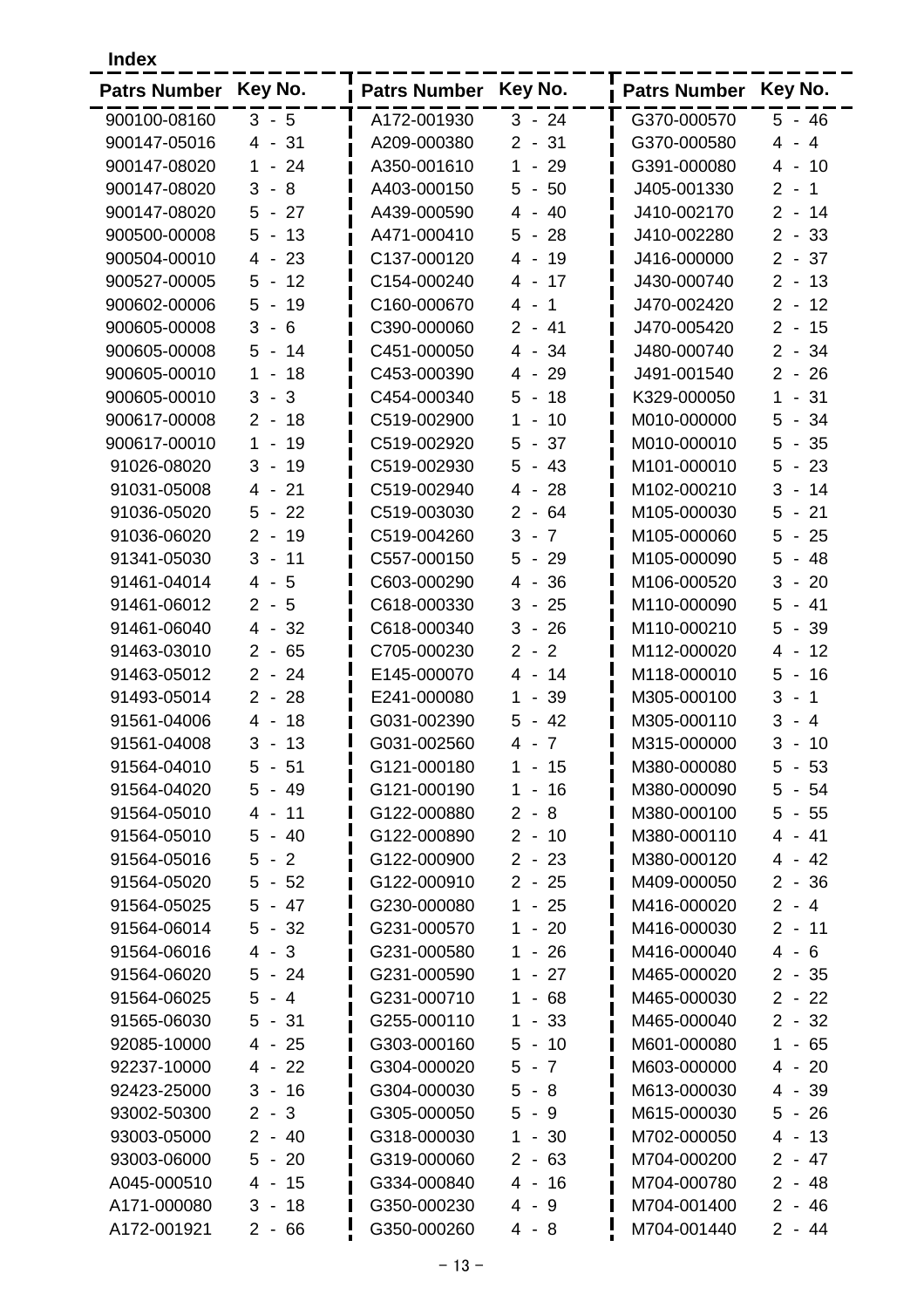**Index**

| Patrs Number Key No. |            | Patrs Number Key No. |          | Patrs Number Key No. |
|----------------------|------------|----------------------|----------|----------------------|
| M704-001460          | $2 - 49$   | V540-000360          | $1 - 36$ |                      |
| P021-037080          | $2 - 27$   | V592-000190          | $3 - 15$ |                      |
| P021-037080          | $2 - 29$   | V623-000080          | $2 - 39$ |                      |
| P021-037080          | $2 - 42$   | X504-005210          | $2 - 60$ |                      |
| V104-001740          | $1 - 22$   | X504-005220          | $2 - 61$ |                      |
| V107-000140          | $1 - 34$   | X504-006550          | $2 - 67$ |                      |
| V144-000450          | $2 - 30$   | X505-004880          | $2 - 50$ |                      |
| V145-000370          | $1 - 67$   | X505-004900          | $2 - 52$ |                      |
| V145-000510          | $1 - 35$   | X505-004910          | $2 - 53$ |                      |
| V150-002630          | $5 - 33$   | X505-004930          | $2 - 51$ |                      |
| V150-002640          | $5 - 36$   | X505-004940          | $2 - 55$ |                      |
| V150-002650          | $5 - 44$   | X505-004950          | $2 - 54$ |                      |
| V150-002680          | $5 - 45$   | X505-004960          | $2 - 56$ |                      |
| V204-001090          | $1 - 8$    | X511-000130          | $2 - 45$ |                      |
| V204-001090          | $2 - 9$    | X524-003140          | $2 - 57$ |                      |
| V204-001090          | $3 - 27$   | X524-003150          | $2 - 58$ |                      |
| V204-001090          | $5 - 38$   | X524-003160          | $2 - 59$ |                      |
| V206-000320          | $3 - 2$    | X532-002890          | $4 - 2$  |                      |
| V206-000480          | $-17$<br>1 | X543-001880          | $2 - 43$ |                      |
| V206-000480          | $3 - 17$   | X668-000130          | $3 - 12$ |                      |
| V240-000210          | $5 - 11$   |                      |          |                      |
| V264-000220          | $2 - 20$   |                      |          |                      |
| V264-000220          | $4 - 33$   |                      |          |                      |
| V264-000220          | $5 - 17$   |                      |          |                      |
| V265-000290          | $1 - 23$   |                      |          |                      |
| V265-000290          | $3 - 9$    |                      |          |                      |
| V265-000340          | $4 - 38$   |                      |          |                      |
| V266-000130          | $2 - 7$    |                      |          |                      |
| V375-000480          | $2 - 17$   |                      |          |                      |
| V375-000490          | $4 - 30$   |                      |          |                      |
| V375-000500          | $4 - 37$   |                      |          |                      |
| V376-001460          | $5 - 30$   |                      |          |                      |
| V418-000040          | $1 - 9$    |                      |          |                      |
| V420-003130          | $2 - 6$    |                      |          |                      |
| V420-003160          | $2 - 16$   |                      |          |                      |
| V420-003170          | $2 - 21$   |                      |          |                      |
| V450-001280          | $2 - 38$   |                      |          |                      |
| V450-001290          | $4 - 35$   |                      |          |                      |
| V476-000180          | $1 - 43$   |                      |          |                      |
| V476-000190          | $1 - 42$   |                      |          |                      |
| V476-000200          | $1 - 12$   |                      |          |                      |
| V476-000210          | $1 - 47$   |                      |          |                      |
| V476-000230          | $3 - 21$   |                      |          |                      |
| V476-000240          | $3 - 22$   |                      |          |                      |
| V476-000250          | $3 - 23$   |                      |          |                      |
| V481-000270          | $5 - 6$    |                      |          |                      |
| V486-000300          | $4 - 24$   |                      |          |                      |
| V489-000120          | $1 - 32$   |                      |          |                      |
| V495-002080          | $1 - 28$   |                      |          |                      |
|                      |            |                      |          |                      |